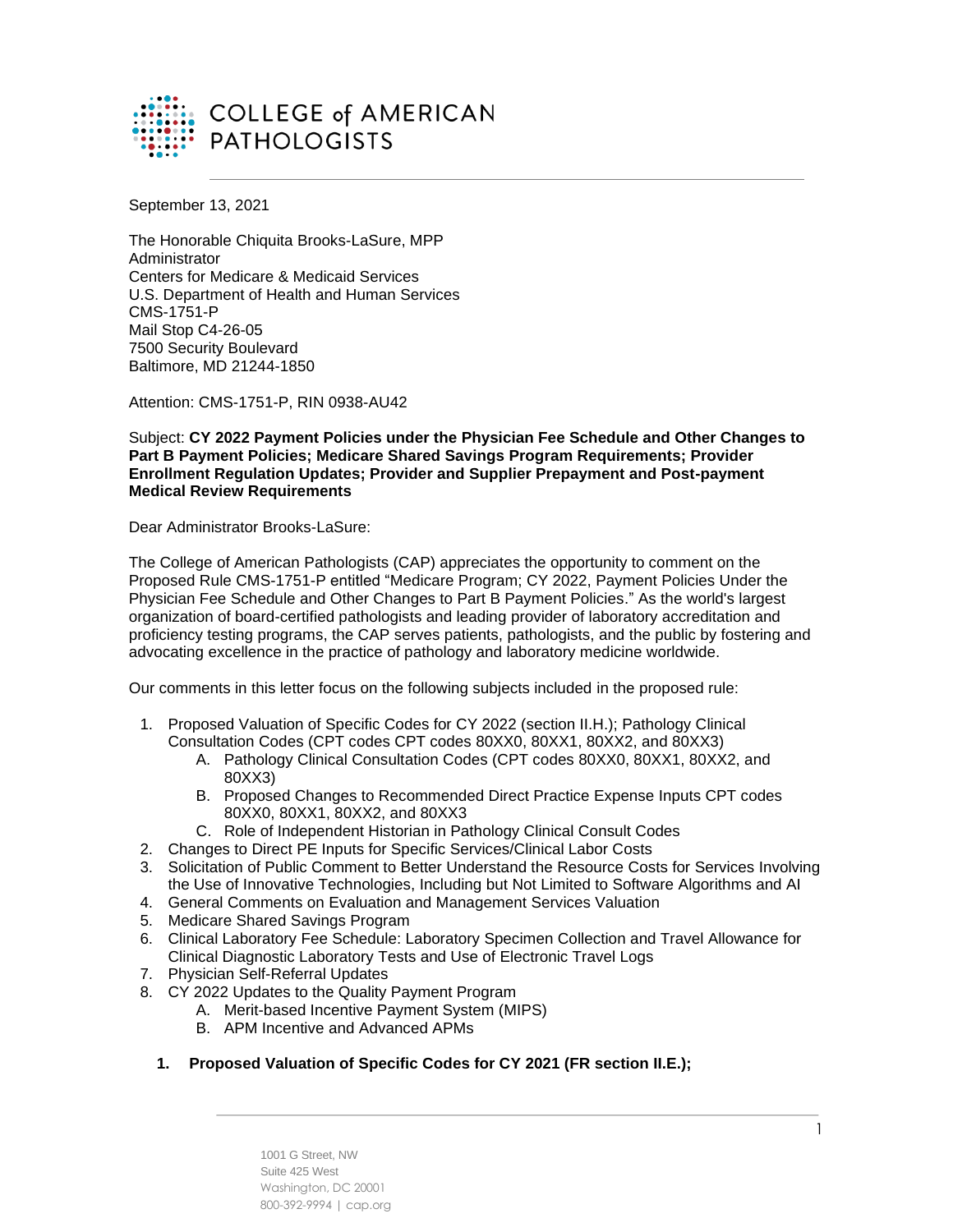

### **A. Pathology Clinical Consultation Codes (CPT Codes 80XX0, 80XX1, 80XX2, and 80XX3)**

As the CMS noted, the RUC relativity assessment workgroup (RAW) identified CPT code 80500 family via the "CMS/Other source codes with Medicare utilization over 20,000 claims" screen. At the time, the CAP reviewed the ICD-10 data for both 80500 and 80502 to better understand the typical patient services. The CAP found that there was no clear typical patient or service connected with the then current clinical pathology consultation codes. A review from the CAP's members and its Economic Affairs Committee concluded that 80500 and 80502 could not be accurately surveyed as the development of vignettes based on current ICD-10 data would misrepresent the typical patient and provide flawed survey results. It was specifically believed at the time that miscoding was occurring and that pathologists were unaware of how the services, as then described, should be used. Additionally, there was clear evidence through the historical ICD-10 data that the services were not understood. The CAP and the RUC agreed in October 2019 that a more accurate understanding of the appropriate usage of these services could result from a CPT review.

In October 2019, the RUC referred this issue to the CPT Editorial Panel to better define these services and create more specific descriptors. In October 2020, the CPT Editorial Panel replaced the CPT code family of 80500 and 80502 with four new codes, 80XX0, 80XX1, 80XX2, and 80XX3, to report pathology clinical consultations. In addition, separate guidelines were created to document the appropriate level of service for reporting of these codes. The distinction among the new code family involves degree of complexity and/or time of service, broken down by 20-minute increments each for codes 80XX0, 80XX1 and 80XX2, along with an add-on code 80XX3 reflecting additional 15–30 minutes above that spent on CPT 80XX2.

During our presentation to the RUC, the CAP noted the following reasons for the creation and appropriate valuation of these services: 1) There is evidence that incorrect assumptions were made in the previous valuation of this service. This service was valued through an unknown CMS crosswalk method about 25 years ago. This represents a flawed valuation assumption mechanism or methodology. This code is a CMS/Other source code and has never been RUC surveyed or reviewed by the RUC; and 2) it has been over 25 years since CPT code 80500 and 80502 were created by CPT and then valued by CMS. Since that time there has been an explosion in the number and complexity of laboratory tests, development of new drugs, and the increased numbers of patients living with chronic diseases and the services (80500 and 80502) as described in CPT had become essentially obsolete.

From the consulting pathologist's viewpoint, the number of tests of utility in the investigation and explanation of these issues has similarly grown. The aging population is frequently more complex with several chronic conditions for which they are taking multiple drugs. Disease classification systems are now more complex requiring integration of several patient and laboratory parameters including molecular studies. The quantity of data that needs to be assessed and incorporated into a comprehensive meaningful report is extensive. Additionally, transplant and pre-transplant consultations are more complex. With this growth, the spectrum of complex interpretations and consultations has also widened. As a result of all of these trends and others, there is greater demand for a written order and written report by the pathologist.

From the clinician's viewpoint, the explosive growth of laboratory tests and changes in population coupled with the fact that molecular diagnostic testing has dramatically increased, has made it difficult for physicians to keep pace with the indications for and understanding of the results of all of these different diagnostic tests, in the care and management of their patients. Furthermore, the number and complexity of laboratory tests has increased. As a result, there is tremendous variability in the naming and abbreviations for test names, which can make selecting the appropriate test even more difficult.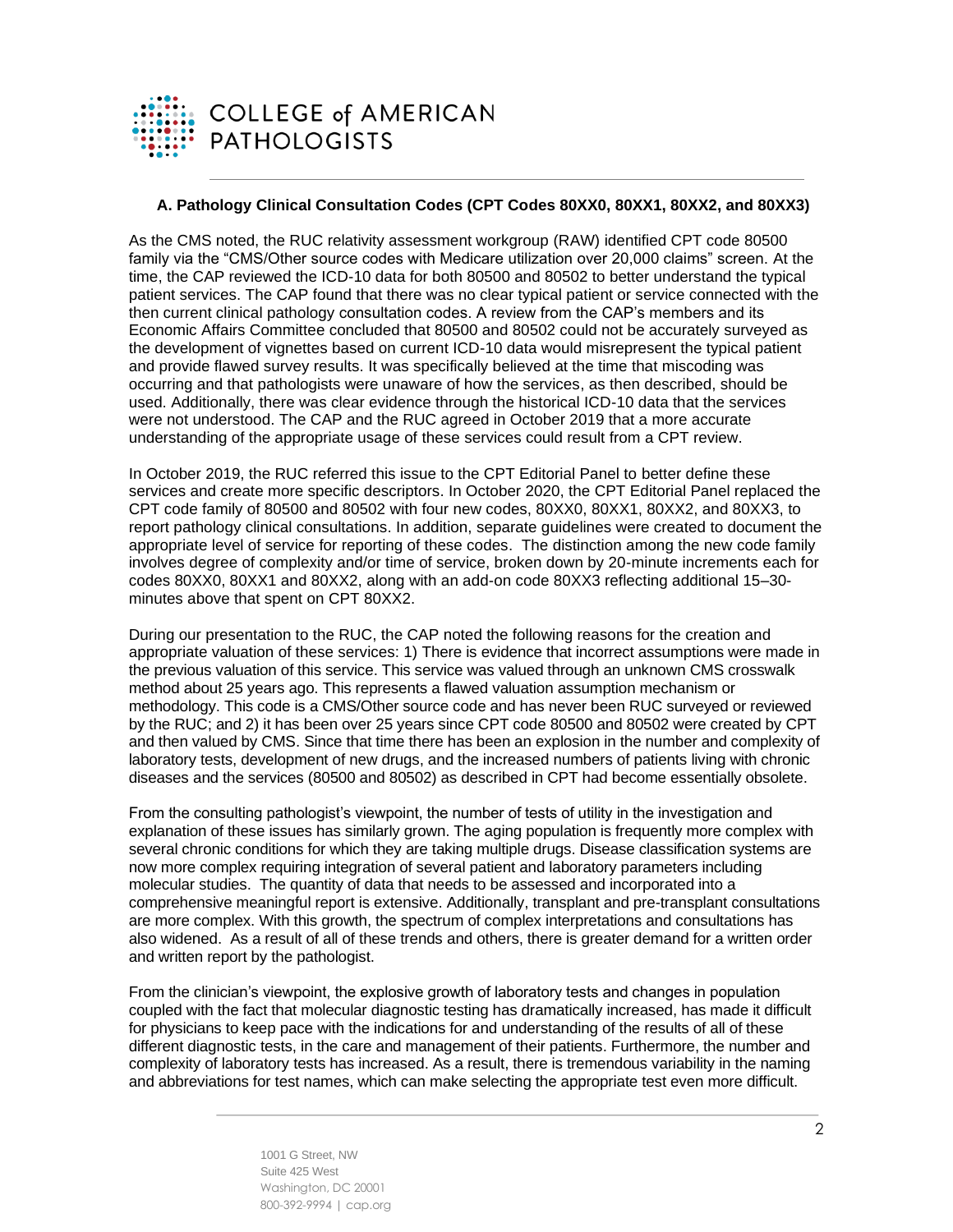

With so many test options available, there is an increased risk of a physician selecting the wrong or unnecessary test that may delay the determination of a diagnosis, impose risks on the patient, and impose other costs. To avoid this scenario, the necessity to consult a pathologist before choosing which laboratory tests to order has increased.

The CAP appreciates the fact that the agency agreed with most of the RUC recommendations for these codes. We offer the following comments for your consideration.

#### **80XX0**

In the proposed rule, CMS notes that the RUC recommended a work RVU of 0.50 for CPT code 80XX0 based on the 25th percentile of the survey. The RUC recommended 15 minutes of intraservice and total times for CPT code 80XX0 are 2 minutes above the current intraservice and total times for CPT code 80500. This represents a 15 percent increase in the respective times. However, the RUC recommended work RVU of 0.50 is 35 percent higher than the current work RVU of 0.37 for CPT code 80500. The CMS believes that an increase or decrease in times should be commensurate with the increase or decrease in the work RVU. Therefore, the CMS is proposing a work RVU of 0.43. This value CMS proposed represents the ratio of total time between the current total time of CPT code 80500 and the proposed total time of CPT code 80XX0, (0.15) applied to the current value of CPT code 80500 (0.37 x 0.15 = 0.43).

The CAP respectfully disagrees with the CMS' assessment that the increase or decrease in time be commensurate with the increase or decrease in work RVU. The code set 80XX0 – 80XX3 represents services that are unique and distinct from those identified by 80500 and 80502. 80500 and 80502 are almost 25 years old and represented different services and should not be used for comparison. The CAP believes that CMS's proposed method of arriving at the value for 80XX0 is flawed for multiple reasons:

*CMS is not making an appropriate comparison*. CPT code 80500 was deleted and split out into three base codes and one add-on code with different reporting requirements. CMS should not compare the time of 80XX0 to the deleted code 80500 because the code descriptor for 80XX0, in contrast to 80500, includes "for a clinical problem with limited review of patient's history and medical records and straightforward medical decision making". Code 80500 expressly states that the service provided is "without review of patient's history or medical records." **Therefore, these distinct and different services are not equivalent and any changes in work and time should not be calculated commensurately.** The current valuation and time for 80500 is "CMS/Other", therefore, how the times and values were established is unknown or potentially flawed. Additionally, there is no description of work for the old 80500 code to make any clinical assertions or comparisons. The CAP questions why a time ratio calculation is being proposed. In this case the increase in time is not an actual increase because CMS is not comparing it to a service that is the same, but instead to a differently described service in which the value and time source is unknown, rendering it a flawed rationale.

*CMS is not considering magnitude estimation*. CMS is ignoring survey data from pathologists who perform these services and their judgment related to not only the mental effort, technical skill and psychological stress that comprises the physician work and time, but also the relativity for the different levels of pathology clinical consultations. The RUC recommendations all relied on the survey 25<sup>th</sup> percentile work RVUs. CMS's disregard for survey data and magnitude estimation skews the relationship between the services in this family.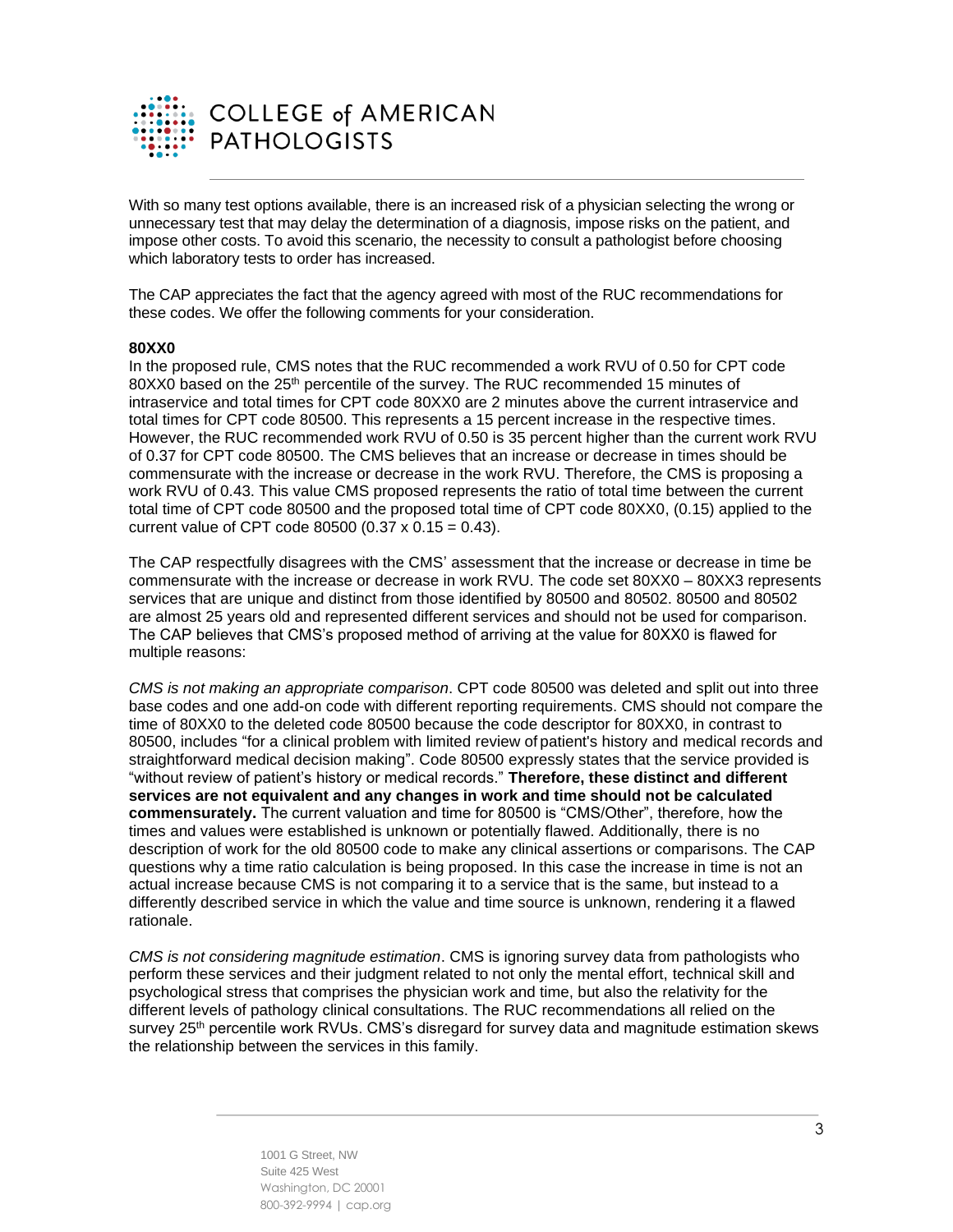

*CMS disregards compelling evidence.* CMS did not address the compelling evidence provided. CMS has a long history of reviewing potentially misvalued codes, first through the five-year review processes and more recently annual reviews. Statute requires CMS to modify relative values to account for changes in medical practice, coding changes and new data on relative values. CMS has worked with the RUC during the first five-year process and subsequent years to develop the compelling evidence criteria to demonstrate a change in physician services. Since the inception of the RBRVS, CMS has discussed compelling evidence in rulemaking as the Agency reviewed RUC recommendations. Although the pathology clinical consultations code family was work neutral, the RUC provided elaborate compelling evidence that these services were previously valued based on a flawed methodology, the physician work has changed due to technology advances and the patient population has changed. CMS does not address these changes and continues to compare to a flawed code.

The CAP believes the CMS should embrace the RUC processes with input from practicing physicians as we conducted valid surveys, rigorously reviewed by the RUC specialty society, and a review of magnitude estimation and cross-specialty comparison was conducted. **The CAP urges the agency to accept and implement the RUC recommended physician work value of 0.50 for CPT code 80XX0 for CY 2022.**

#### **80XX1**

In the CY 2022 proposed rule, the agency proposed to accept the RUC recommended work RVU of 0.91 without refinements for CPT code 80XX1. **The CAP agrees with CMS' proposal and urges the agency to finalize and implement the RUC recommended physician work value of 0.91 for CPT code 80XX1 for CY 2022.**

#### **80XX2**

In the proposed rule, CMS notes that the RUC recommended a work RVU of 1.80 for CPT code 80XX2 based on the 25<sup>th</sup> percentile of the survey. The current intraservice and total times for CPT code 80502 are 42 minutes. The RUC recommended times for CPT code 80XX2 are 54 minutes. Similar to the scenario described above for CPT code 80XX0, the intraservice and total times for CPT code 80XX2 increased 28.6 percent while the work RVU increased 35 percent. As stated above, the CMS believes an increase or decrease in time should be commensurate with the increase or decrease in the work RVU. Therefore, for CPT code 80XX2 CMS is proposing a work RVU of 1.71, which is the current total time ratio of CPT code 80502 compared to the RUC recommended total time for CPT code 80XX2.

The CAP believes that CMS's proposed method of arriving at the value for 80XX2 is flawed for multiple reasons:

*CMS is not making an appropriate comparison*. CPT codes 80500 and 80502 were deleted and split out into three base codes and one add-on code with different reporting requirements. CMS should not compare the time of 80XX2 to the deleted code 80502 because the code descriptor for 80502 described a clinical pathology consultation for a "complex diagnostic problem" without differentiating and accounting for increasing levels of complexity of the service and intensity of physician work related to medical decision making. In contrast, the new code 80XX1 describes a pathology clinical consultation for a "moderately complex clinical problem, with review of patient's history and medical records and moderate level of medical decision making". whereas 80XX2 is for a "highly complex clinical problem with comprehensive review of patient's history and medical records and high level of medical decision making". Therefore, **these distinct and different services are not equivalent, and any changes in work and time should not be calculated commensurately.** The current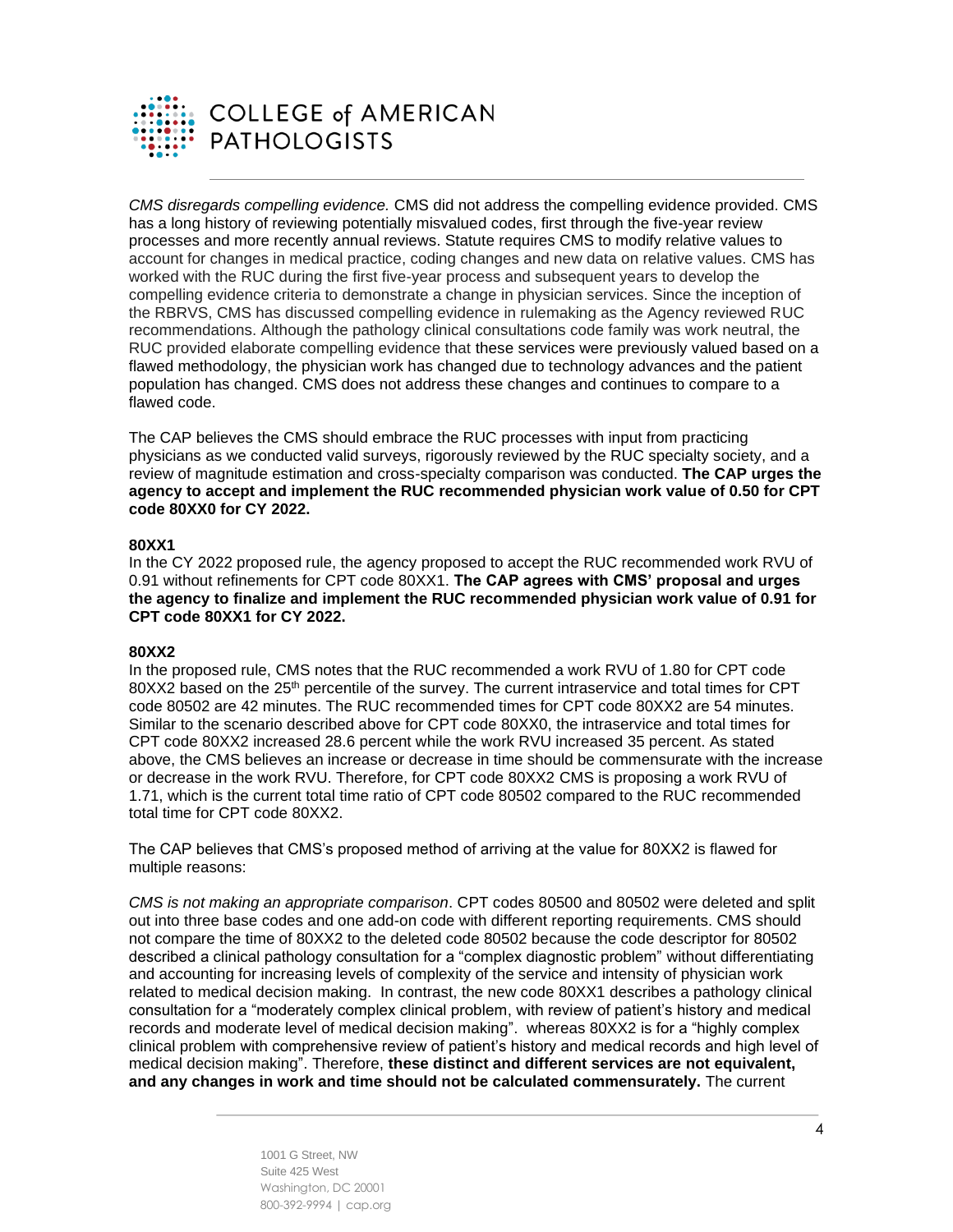

valuation and time for 80502 is "CMS/Other", therefore, how the times and values were established is unknown or potentially flawed. Additionally, there is no description of work for the old 80502 code to make any clinical assertions or comparisons. The CAP questions why a time ratio calculation is being proposed. In this case the increase in time is not an actual increase because CMS is not comparing it to a service that is the same, but instead to a differently described service in which the value and time source is unknown, rendering it a flawed rationale.

*CMS is not considering magnitude estimation*. CMS is ignoring survey data from pathologists who perform these services and their judgment related to not only the mental effort, technical skill and psychological stress that comprises the physician work and time, but also the relativity for the different levels of pathology clinical consultations. The RUC recommendations all relied on the survey 25<sup>th</sup> percentile work RVUs. CMS's disregard for survey data and magnitude estimation skews the relationship between the services in this family.

*CMS disregards compelling evidence.* CMS did not address the compelling evidence provided. CMS has a long history of reviewing potentially misvalued codes, first through the five-year review processes and more recently annual reviews. Statue requires CMS to modify relative values to account for changes in medical practice, coding changes and new data on relative values. CMS has worked with the RUC during the first five-year process and subsequent years to develop the compelling evidence criteria to demonstrate a change in physician services. Since the inception of the RBRVS, CMS has discussed compelling evidence in rulemaking as the Agency reviewed RUC recommendations. Although the pathology clinical consultations code family was work neutral, the RUC provided elaborate compelling evidence that these services were previously valued based on a flawed methodology, the physician work has changed due to technology advances and the patient population has changed. CMS does not address these changes and continues to compare to a flawed code.

The CAP believes the CMS should embrace the RUC processes with input from practicing physicians as we conducted valid surveys, rigorously reviewed by the RUC specialty society, and a review of magnitude estimation and cross-specialty comparison was conducted. **The CAP urges the agency to accept and implement the RUC recommended physician work value of 1.80 for CPT code 80XX2 for CY 2022.**

## **80XX3**

In the CY 2022 proposed rule, the agency proposed to accept the RUC recommended work RVU of 0.80 without refinements for CPT code 80XX3. **The CAP agrees with CMS' proposal and urges the agency to finalize and implement the RUC recommended physician work value of 0.80 for CPT code 80XX3 for CY 2022.**

#### **B. Proposed Changes to Recommended Direct Practice Expense Inputs CPT codes 80XX0, 80XX1, 80XX2, and 80XX3 (FR section II.B.)**

For the direct practice expense inputs of CPT codes 80XX0, 80XX1, and 80XX2, the CMS has proposed to refine the time associated with the clinical labor activity PA001 (Accession and enter information) from the RUC-recommended time of 4 minutes to 0 minutes as the agency believes the time is duplicative with clinical labor activity PA008 (File specimen, supplies, and other materials). The CAP maintains that the time is not duplicative.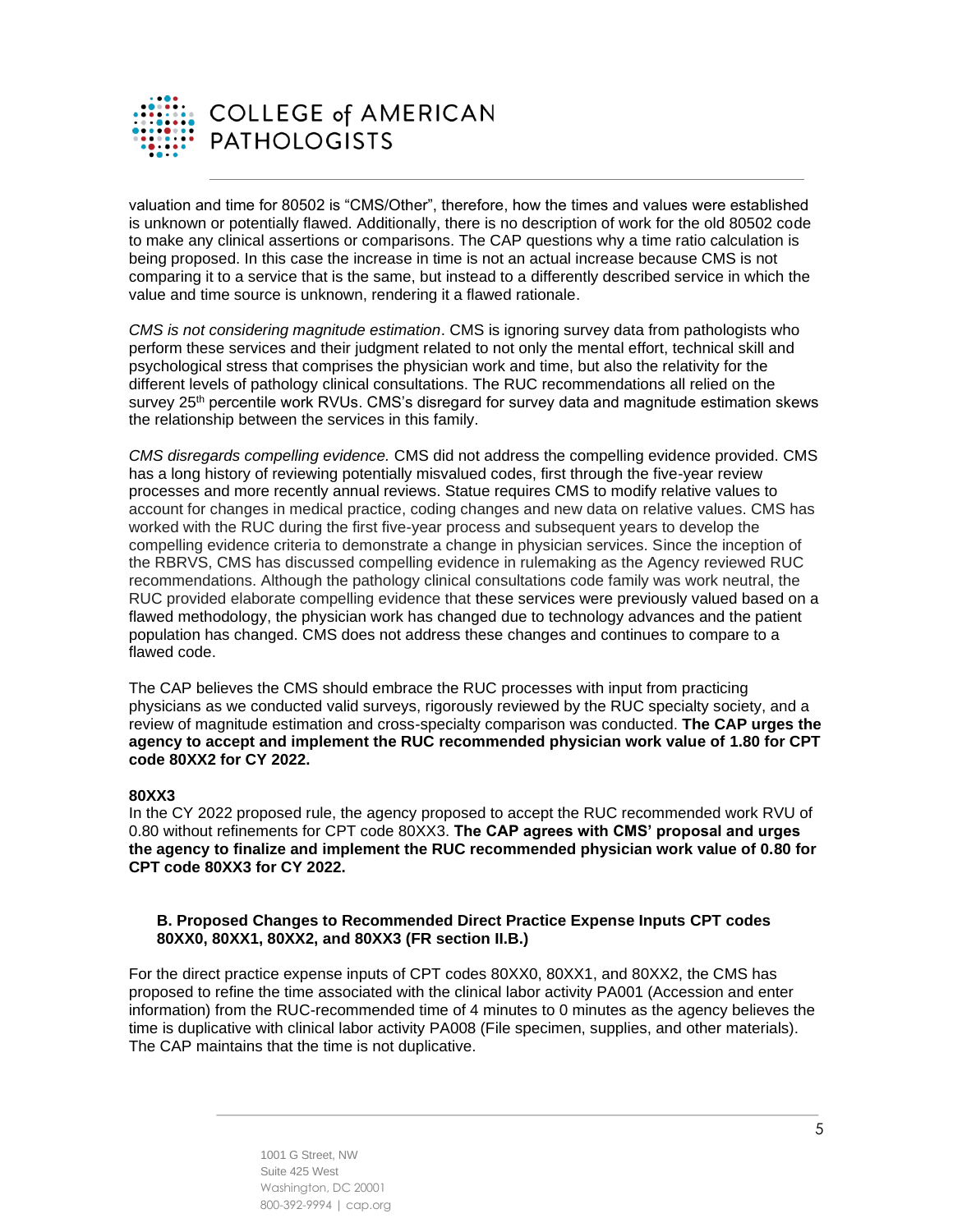

For these services, accessioning and entering information on the patient case is a preservice clinical labor task that is not duplicative with the post service work of filing specimen slides, filing reports and all relevant patient information retrieved for the pathologist to review, nor is this preservice clinical labor task captured within other laboratory or pathology services to be reviewed by the pathologist. This distinct preservice clinical labor work involves the careful documentation of the connection between the requesting physician and the pathologist onto a worksheet accession form or direct entry by staff into the laboratory/pathology information system or other reporting system. It is used to transcribe the request for consult, the primary complaint, patient encounter, and other related information so that it becomes part of the consultation report in the patient's electronic health record. This is an essential first step to create and initiate the complete service. **The CAP urges the CMS to understand the need to accept and implement the RUC recommended time of 4 minutes for clinical labor activity PA001 for CPT codes 80XX0, 80XX1, and 80XX2.**

The RUC recommended 15, 30, 54, and 30 minutes of equipment time for EP024 (microscope, compound) for CPT codes 80XX0, 80XX1, 80XX2, and 80XX3, respectively. The agency believes that there is no indication from the code descriptors that the pathologist is reviewing physical slides. They maintain that the code descriptor and description of work indicate that the pathologist is reviewing paper records and/or EHR and therefore they propose to remove the equipment time associated with EP024 (microscope, compound) from CPT codes 80XX0, 80XX1, 80XX2, and 80XX3. The CAP believes there may be a misunderstanding of the RUC's recommendations.

When the pathologist is consulted on a patient case, as described in the physician work description on the RUC's summary of recommendation form, the pathologist reviews all relevant information about the patient that is available. Typically, a physical component of the patient material contained within the pathologist's patient case review is the patient's specimen slides. The physician work descriptions in the RUC's summary of recommendations contain the word "slides" within the sentence "All applicable diagnostic material, slides, primary analytical data are retrieved/unarchived for the pathologist's examination and review." These slides are typically reviewed on a high-grade professional microscope at the pathologist's workstation. During the service, the microscope itself is not available for other personnel to use on other patients, as the pathologist may review the slides multiple times during the service. The RUC understood that pathologists require a microscope to perform this and numerous other pathology related professional services. The retrieval of specimen slides for the pathologist to review is also mentioned in the RUC's NF practice expense summary of recommendation form: "Such data includes but is not limited to patient medical history records, retrieval of patient specimen slides, laboratory data, images, and printed/copied material. Electronic Health Records (EHR) and Laboratory Information Systems (LIS) are referenced as well." Specimen slide review on a compound microscope is typically performed and a key component of this pathology consultation. **The CAP urges the CMS to understand the need to accept and implement the RUC recommended 15, 30, 54, and 30 minutes of equipment time for EP024 (microscope, compound) for CPT codes 80XX0, 80XX1, 80XX2, and 80XX3.**

#### **C. Role of Independent Historian in Pathology Clinical Consult Codes**

In the 2022 NPRM, CMS states that they will not include the element of "Assessment requiring an independent historian" as part of an element of Medical Decision Making (MDM). Although this element is included in the CPT prefatory language, CMS states below that they do not believe that pathologists interact with independent historians in the typical scenario. The agency is also concerned that interaction with independent historians is not included in the Pathology Consult Codes descriptors or description of work. *NPRM Excerpt:*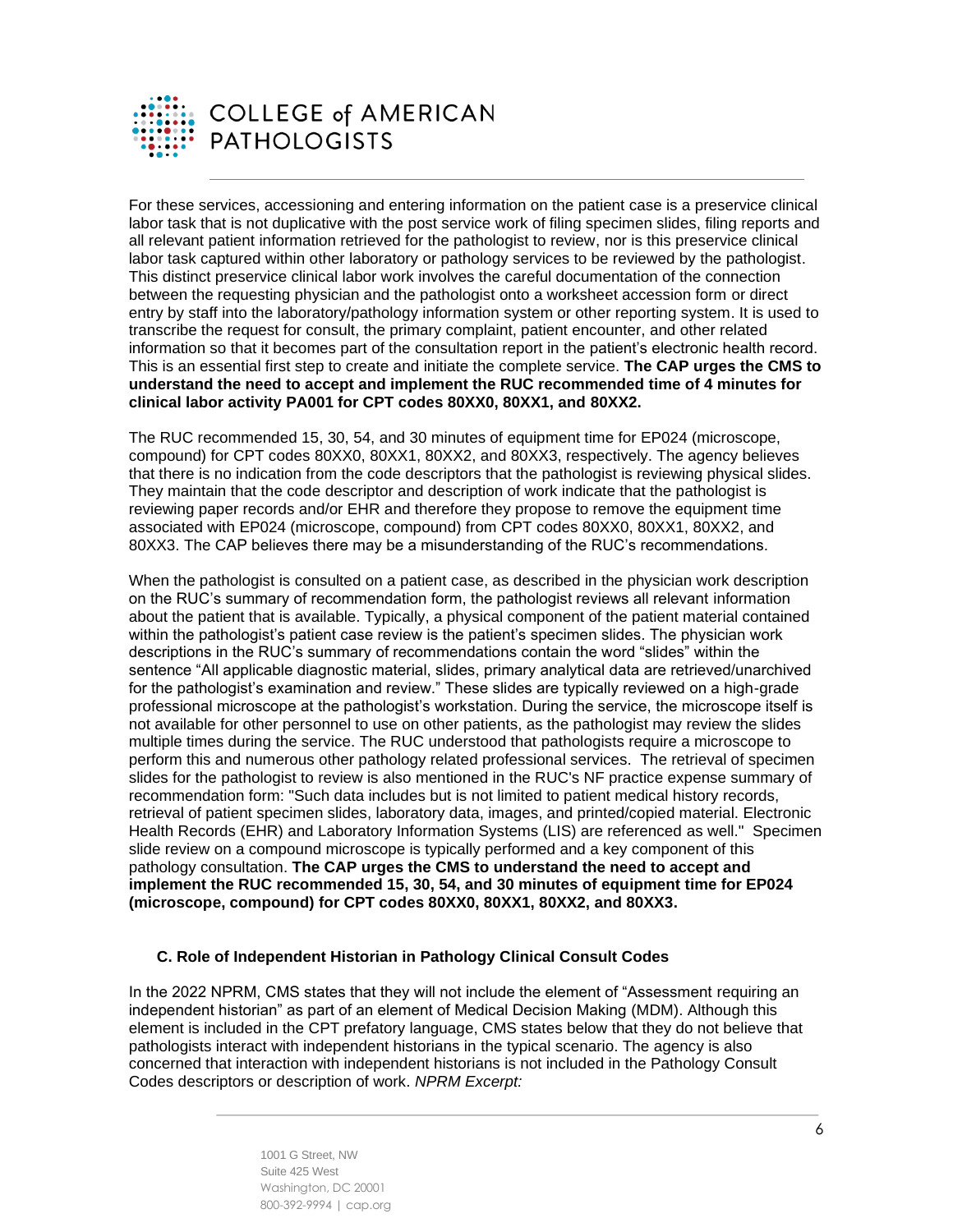

*The proposed Levels of Decision Making for Table for Pathology Clinical Consult codes includes "Assessment requiring an independent historian(s)" as an element of "Amount and/or Complexity of Data to be Reviewed and Analyzed \* - Each unique test, order, or document contributes to the combination of 2 or combination of 3 in Category 1 below." Neither the code descriptors nor the descriptions of work indicate that this type of assessment is typical in a pathology clinical consult as was discussed for the office visit Levels of Decision Making table. For these reasons, CMS proposes that this element not be included as an element that CMS would recognize as an element of medical decision making. We note that CMS will monitor the use of these replacement codes per our usual practice to ensure appropriate billing and inform future rulemaking as needed. We are also seeking comment on how these replacement codes would most typically be billed relative to use of existing pathology coding. Such information would also inform future rulemaking as needed.*

It is important to state that the Pathology Consult Codes were valued based on the assumption that pathologists would be able to use elements from the MDM table stated in the following CPT introductory language **(***The appropriate level of pathology clinical consultation services may be based on either the total time for pathology clinical consultation services performed on the date of the consultation; or the level of the medical decision making (MDM) as defined for each service)* when it *was* appropriate. Below we have listed the following scenarios where the pathologist needs to utilize the independent historian:

#### **Complex toxicology cases** –

- Independent historians (e.g., spouse/significant others, other family members, close friends, external treating physicians/QHPs, clinical staff and counselors, outside lab providers involved in treatment monitoring programs, etc.) often provide valuable information in pathology clinical consultations on complex and unexpected toxicology results and the evaluation of drug-drug interactions.
- This is most common in individuals who have been undergoing chronic pain management, substance abuse treatment, or both, where clinical and medication history from the patient may be poor, incomplete, or deemed unreliable (and, especially, when the patient is acutely confused, delirious, unresponsive or in a comatose state).
- Gaining as much insight as possible on specific types/doses of prescription and over-thecounter medications, potential use of illicit drugs and/or herbal and other supplements (that enhance pharmacologic effects or alter drug metabolism)—as well as past patterns of misuse/abuse and non-compliance with treatment programs—are critical in the overall assessment of the patient's clinical condition and correlation of diagnostic findings.
- When unknown substances may have been ingested, independent historians are frequently helpful as they may have access to the patient's source material.
- Discussions with clinical and technical staff at external laboratories performing prior testing as part of ongoing treatment monitoring programs, may be necessary when complex, atypical or clinically inconsistent findings are observed by current definitive testing (eg, liquid chromatography/mass spectrometry) or should more detailed information be required than typically provided in outside lab reports.

# **Genomic testing cases** –

Genomic testing scenario 1 - oncologist requests a consultation from a molecular pathologist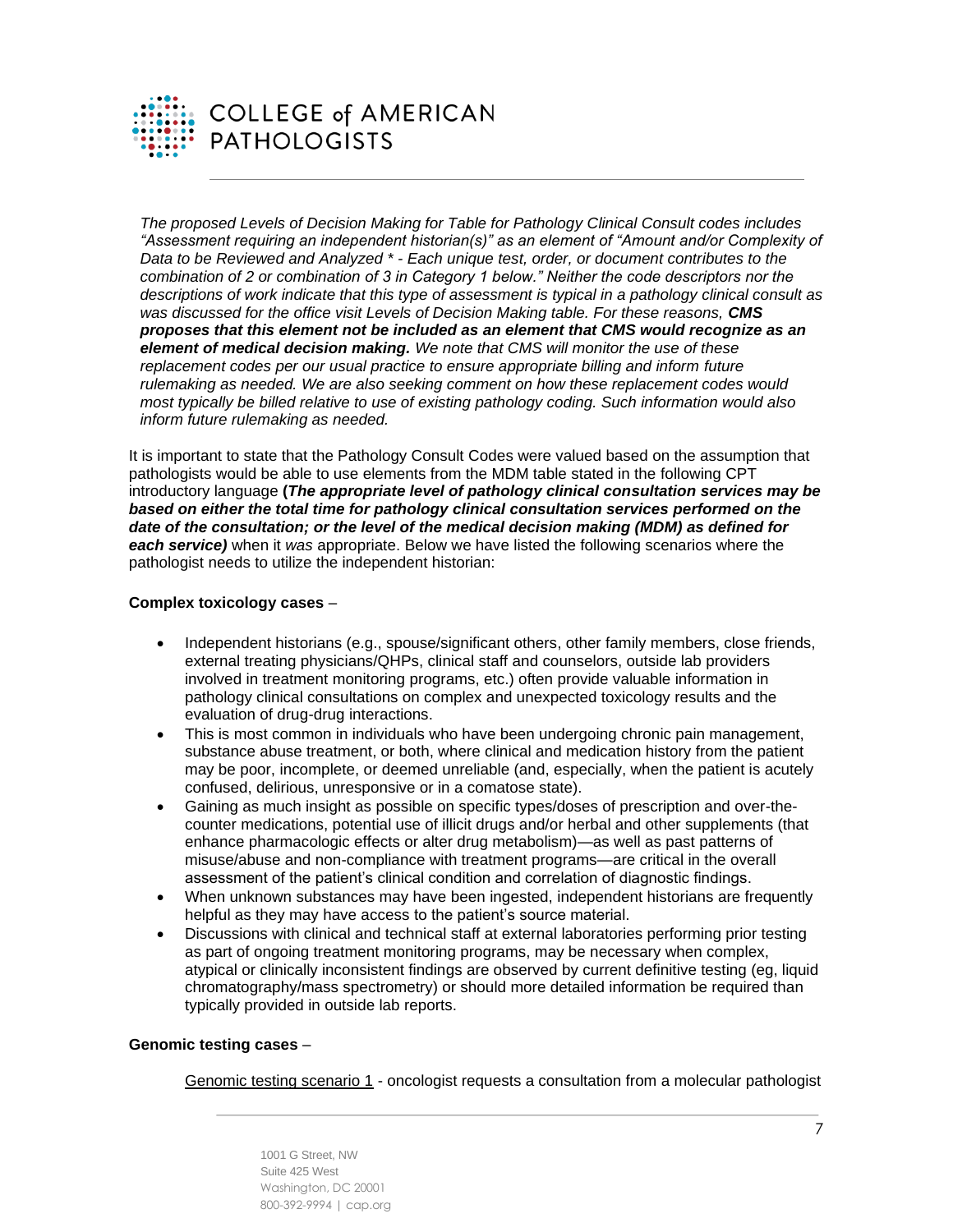

# **COLLEGE of AMERICAN PATHOLOGISTS**

to assist in the care of a patient with stage 3 ovarian cancer, including tumor genomic profiling results. After reviewing the patient's medical, surgical, pathologic and treatment history, he reviews the genomic test results. The results identify specific mutations relevant to the efficacy of specific therapies and to the patient's overall prognosis. In addition, the pathologist notes a specific mutation that suggests a heritable condition. However, the true somatic or germline status of the variant cannot be confidently determined by the somaticonly sequencing that was performed on the tumor. Furthermore, the available medical record did not include the necessary level of detail for personal and family history to determine whether suspicion for a hereditary cancer syndrome was warranted.

• During the patient's next clinic visit, the pathologist interviewed the patient and the patient's sister to obtain information to better interpret the genomic test result.

Genomic testing scenario 2 - An oncologist requests a consultation from a molecular pathologist to assist in the care of a patient with metastatic colon cancer, including tumor genomic profiling results. After reviewing the patient's medical, surgical, pathologic and treatment history, he reviews the genomic test results. The results identify specific mutations relevant to the efficacy of specific therapies and to the patient's overall prognosis. In addition, the pathologist notes a specific mutation that suggests a hereditary cancer syndrome not usually associated with colon cancer. However, the true somatic or germline status of the variant cannot be confidently determined by the somatic-only sequencing that was performed on the tumor. Furthermore, the available medical record did not include the necessary level of detail for personal and family history to determine whether suspicion for a hereditary cancer syndrome was warranted.

• During the patient's next clinic visit, the pathologist determined that the patient was not reliable and interviewed the patient's caretaker and family to obtain information to better interpret the genomic test result and determine whether genetic counseling and germline evaluation are warranted.

#### **Other clinical scenarios –**

- An elderly Russian speaking patient with Alzheimer disease presented with soft tissue bleeding and normal conventional laboratory assays (PT, aPTT, TT) and abnormal TEG (significant fibrinolysis). Patient was accompanied by his wife who was the patient's historian.
- Newborn with congenital heart disease, on aspirin and with intracranial bleeding. Question was raised about possible Bernard -Soulier syndrome, congenital bleeding disorder. Parents provided relevant personal history.
- Young woman with multiple "strokes" and positive MTHFR mutation was accompanied by her husband who contributed to her history. Referred patient for a second opinion to rereview imaging. As a result, diagnosis was multiple sclerosis and not strokes.

#### **2. Changes to Direct PE Inputs for Specific Services, Clinical Labor Pricing Update- (FR section II.B.b)**

For CY 2022, CMS proposes to update all of the direct practice expense input clinical labor rates, as an update has not been made since 2002. The crosswalks CMS has developed appear appropriate and accurate at this time. However, the CAP is concerned about the potential effects that the clinical labor pricing update will have on specific codes, practices, and specialties. There are significant relative value and payment impacts that necessitates a phase in of the updated clinical labor rates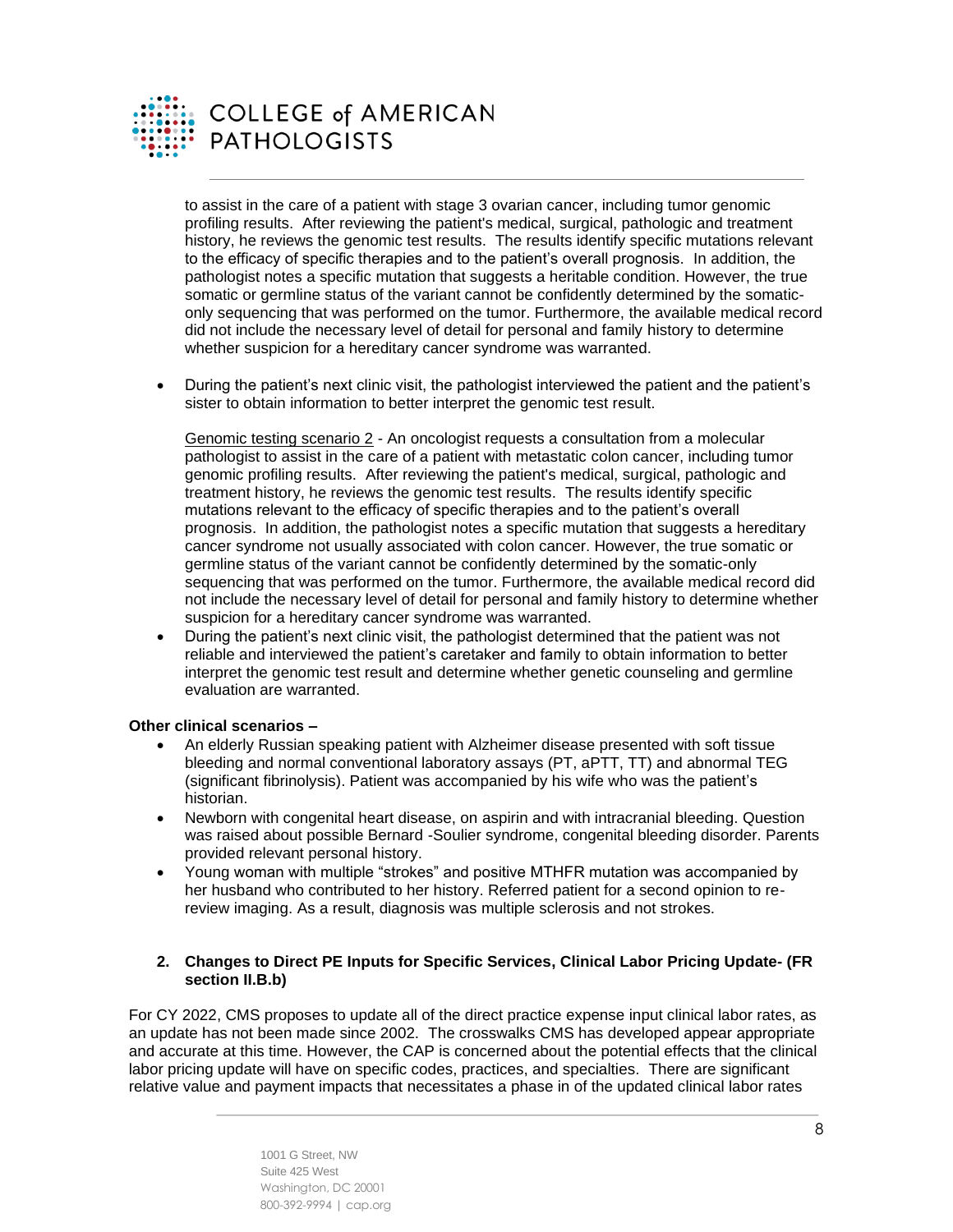

that is also limited so that the PE RVUs for any one CPT code are limited to a 5% reduction each year.

The potential effects of the clinical labor pricing update on specialty payment impacts are largely driven by the share of labor costs represented in the direct PE inputs for each code and specialty. Since the overall size of the practice expense component is static, increasing payment for clinical labor shifts funds that were previously directed to supplies and equipment. In other words, by increasing the clinical labor pricing, physician services with high-cost supplies and equipment are disproportionately impacted by the budget neutrality component within the practice expense relative values. This rescaling of direct expenses, puts a huge and unfair burden on subspecialties of pathology that require expensive supplies and other direct costs to care for their patients.

The proposed ruling for CY2022 indicates the range of total RVU changes, for codes that did not have a change in physician work, is from -46% to +59.2%. Additionally, the policy unevenly redistributes the PE RVUs away from codes distinguished with a TC modifier. This is evident from the fact that under this proposal, out of all the codes with TC modifiers that experienced a change in total RVUs (unrelated to physician work), 61% and their related volume will be negatively impacted. In addition, 64% of those TC modifier codes that experienced a change in total RVUs (unrelated to physician work) will have changes exceeding +/- 5%.

Physician practices that provide focused services that use minimal clinical labor in relation to their use of supplies and equipment will have markedly significant losses beginning in 2022 that they may not be able to recover from. This policy proposal could severely disrupt or ruin physician practices and therefore should be phased in over at least four years rather than implemented entirely in CY 2022. While the increase in clinical labor is appropriate, it is not appropriate that physicians and other qualified health care professionals, representing a proposed 30% of Medicare allowed charges (or 34% of the 56 specialties listed on Table 6 of the proposed rule), are negatively impacted by the change. Additionally, the underlying unfairness that the real increase in clinical labor costs is not recognized through an update to the conversion factor and calls on CMS to urge Congress to provide a positive update to the Medicare conversion factor in 2022 and all future years. **To promote payment stability and to smooth out the increases and decreases in payment caused by the proposed pricing update, the CAP recommends that the CMS phase in the change in clinical labor rates over multiple years (at least 4) so that the PE RVUs for any one code is limited to no more than a 5% reduction each year.**

#### **3. Solicitation of public comment to better understand the resource costs for services involving the use of innovative technologies, including but not limited to software algorithms and AI. (FR section II.B.c.)**

CMS is soliciting public comment to better understand the resource costs for services involving the use of innovative technologies, including but not limited to software algorithms and AI. The CAP offers some comments for CMS consideration.

The rapid growth of digital technologies and their role in clinical care has the potential to improve patient care and outcomes. At present these technologies are far from widespread or typical. Present experience with these applications is insufficient to draw conclusions which may have an impact across the payment schedule. Therefore, we caution against establishing precedent-setting policy based on limited experience and data.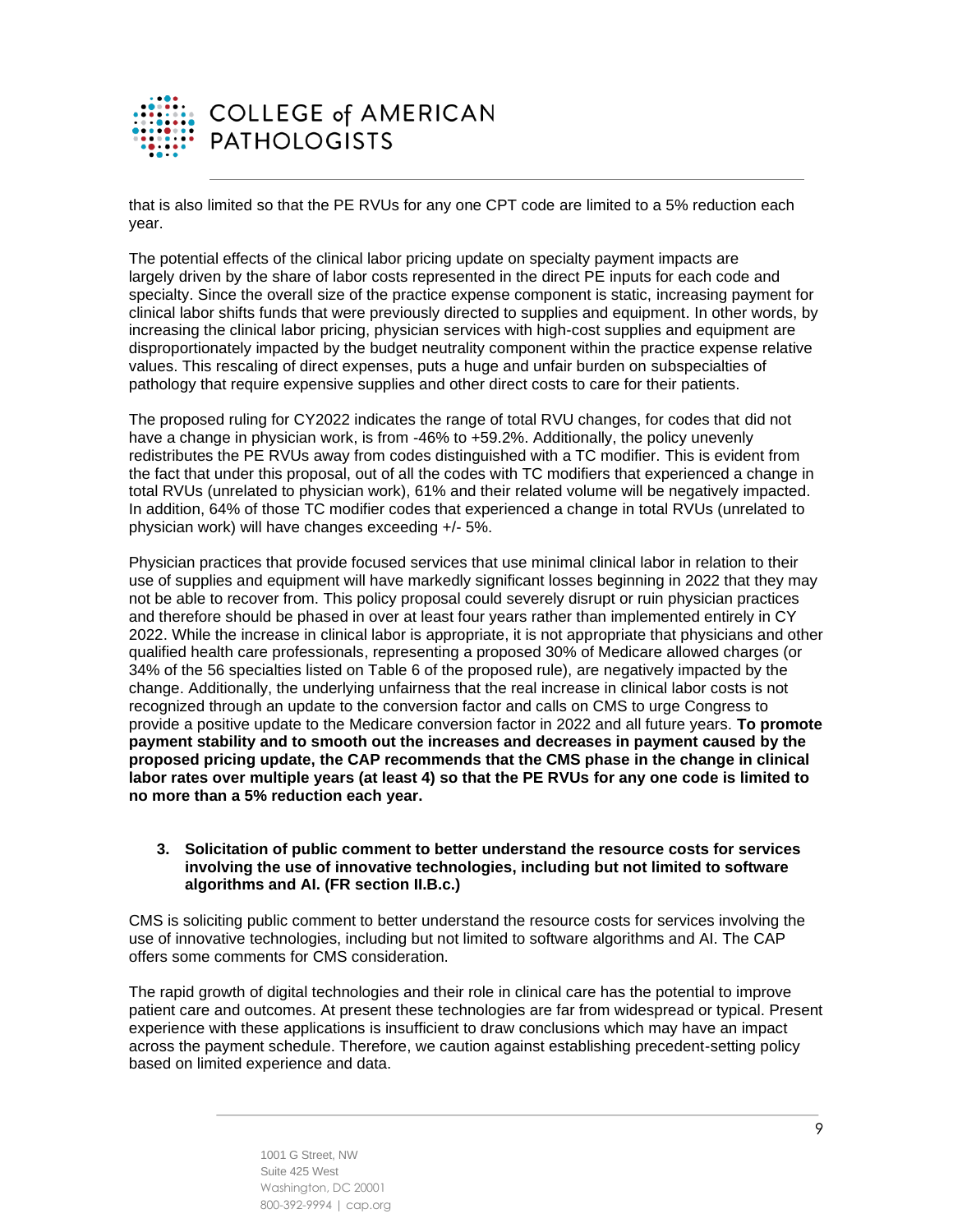

Following please find responses to the specific questions requested in the NPRM pertaining to the resource costs for services involving the use of innovative technologies:

*1. To what extent are services involving innovative technologies such as software algorithms and/or AI substitutes and/or supplements for physician work? To what extent do these services involving innovative technology inform, augment, or replace physician work? For example, CPT code 92229 is a PE-only code in which the software algorithm may be substituting for some work of an ophthalmologist to diagnose/detect diabetic retinopathy. CPT code 77X01 is a service in which the trabecular bone score software may be supplementing physician work to predict and detect fracture risk. CPT code 0503T may be both substituting for, and supplementing physician work to detect coronary artery disease.*

We believe services involving innovative technologies such as software algorithms and/or AI are **not** substitutes for physician work. There is a popular tendency to imagine "strong" AI as, at best, a form of neutral, "objective" decision-making, a pristine mathematical process that takes only "the facts" into account, independent of human judgment. However, an AI derived algorithm "is only as good as the data it works with" and the data sets on which AI algorithms have been trained were created by humans and are imperfect. Moreover, although industry has touted a number of benefits for the use of software algorithms and/or AI, relative to what they represent as the labor-intensive, timeconsuming, and error-prone manual processes currently employed, pathologists will still be responsible for verifying, monitoring, and determining clinical appropriateness of software deployed for use by the laboratory, including machine learning software. These responsibilities require substantial professional involvement due to their tight integration with the diagnostic process. This increase in data correlation requirements does not amount to a net reduction in pathologist professional interpretive involvement and may in fact **increase** the overall physician work and intensity per patient case.

*2. How has innovative technology such as software algorithms and/or AI affected physician*  work time and intensity of furnishing services involving the use of such technology to Medicare *beneficiaries? For example, if a new software algorithm or AI technology for a diagnostic test result in a reduction in the amount of time that a practitioner spends reviewing and interpreting the results of a diagnostic test that previously did not involve such software algorithm or AI technology, and if the software algorithm or AI could be considered in part a substitute for at least some physician*  work, it may follow that the intensity of the service decreases. It is also possible that a software *algorithm for a diagnostic test that is supplementing other tests to establish a diagnosis or treatment pathway for a particular condition could result in an increase in the amount of time that a practitioner spends explaining the test to a patient and then reviewing the results.*

Although industry has touted a number of benefits for the use of software algorithms and/or AI, relative to what they represent as the labor-intensive, time-consuming, and error-prone manual processes currently employed, pathologists will still be responsible for verifying, monitoring, and determining clinical appropriateness of software deployed for use by the laboratory, including machine learning software. These responsibilities require substantial professional involvement due to their tight integration with the diagnostic process. There may also be additional work in explaining to patient or other clinician that a digital application is being used and the way the application operates. There may be instances where the new data is contradictory or inconsistent with other clinical data or the physician's clinical intuition, increasing the intensity of decision making. This increase in data correlation requirements does not amount to a net reduction in pathologist professional interpretive involvement and may in fact increase the overall physician work and intensity per patient case. It is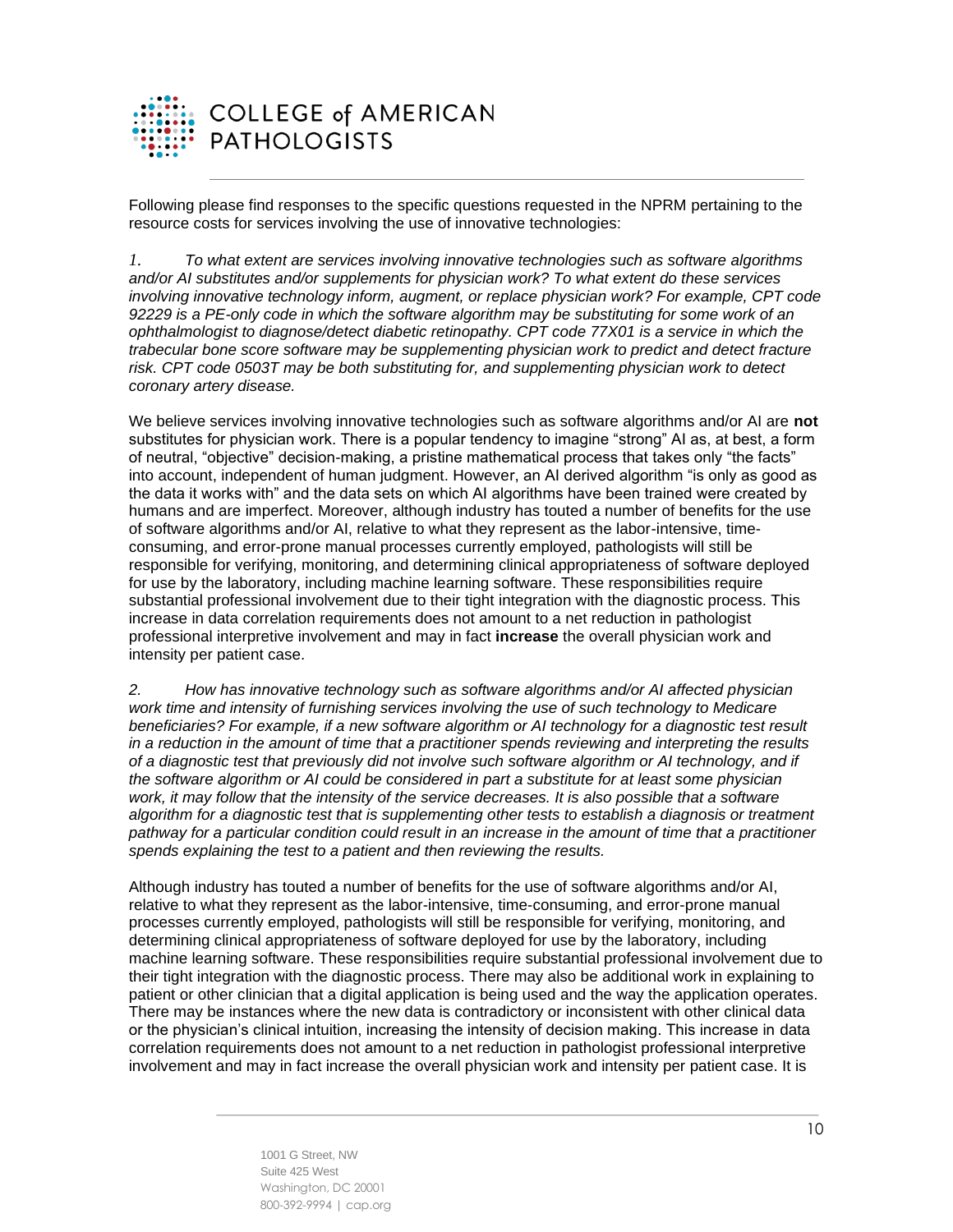

possible that the total time may decrease at the same time as the intensity increases, thereby maintaining or increasing the total work involved.

3. *How is innovative technology such as software algorithms and/or AI changing cost structures in the physician office setting? As discussed previously, the PPI Survey data that underlie the PE methodology were last collected in 2007 and 2008, which was prior to the widespread adoption of electronic health records and services that involve care management, non-face-to face and/or asynchronous remote care; the need to use electronic clinical quality measure data to support quality improvement, disparity identification and resolution, and value based payment; and the emergence of software algorithms and/or AI and other technologies that use data to inform, augment, or replace physician work in the delivery of health care. Do costs for innovative technology such as software algorithms and/or AI to furnish services to patients involve a one-time investment and/or recurring*  costs? How should CMS consider costs for software algorithms and/or AI that use patient data that *were previously collected as part of another service? As technology adoption grows, do these costs decrease over time?*

The PPI Survey data preceded the most recent electronic and digital advances in clinical care and it the additional clinical requirements facing physicians, such as the use of Laboratory Information Systems (LIS) and Electronic Health Records (EHR), and other technology adoption would increase physician costs. Costs for innovative digital technologies vary based on the individual application and the business model of the associated technology company. This is true across services, specialties, types of practice and patient cohorts. As such, determinations about cost will require individual percode or per-encounter analysis. Costs of innovative technology such as software algorithms and/or AI to furnish services to patients are specific to the patient service and the details need to be identified and appropriately costed.

In order to stay on the forefront of medical care, these technologies will have multiple costs structures among an array of AI business models, where one-time investments may be rare and recurring costs will be the norm. Additionally, costs incurred will not always fall into any specific supply or equipment bucket depending on the technology, its purpose, and patient care usage. Patient data, previously collected as part of another service and incorporated into software algorithms may best be categorized as a supply rather than an equipment item as patient data may have a short-term shelf life to be applicable for patient care.

As experience with these applications grows, trends may become apparent such as how physician offices pay for technology, including hardware, software as a medical device, servers, support services, and maintenance. General trends or practice expense packages may emerge. But, at this early juncture, it is too soon to make such a precedent setting policy. Likewise, it is too early to determine which, if any, costs will decrease, increase, or stay the same over time. We urge CMS to be flexible in its assumptions and categorization these data with all technologies. At this time, it is impossible to predict the future of these costs as their growth and adoption within the practice of medicine advances.

4. *How is innovative technology affecting beneficiary access to Medicare-covered services? How are services involving software algorithms and/or AI being furnished to Medicare beneficiaries and what is important for CMS to understand as it considers how to accurately pay for services involving software algorithms and/or AI? For example, it is possible that services that involve software algorithms and/or AI may allow a practitioner to furnish care more efficiently to more Medicare beneficiaries, potentially increasing access to care. Additionally, to what extent have services that involve innovative technology such as software algorithms and/or AI affected access to*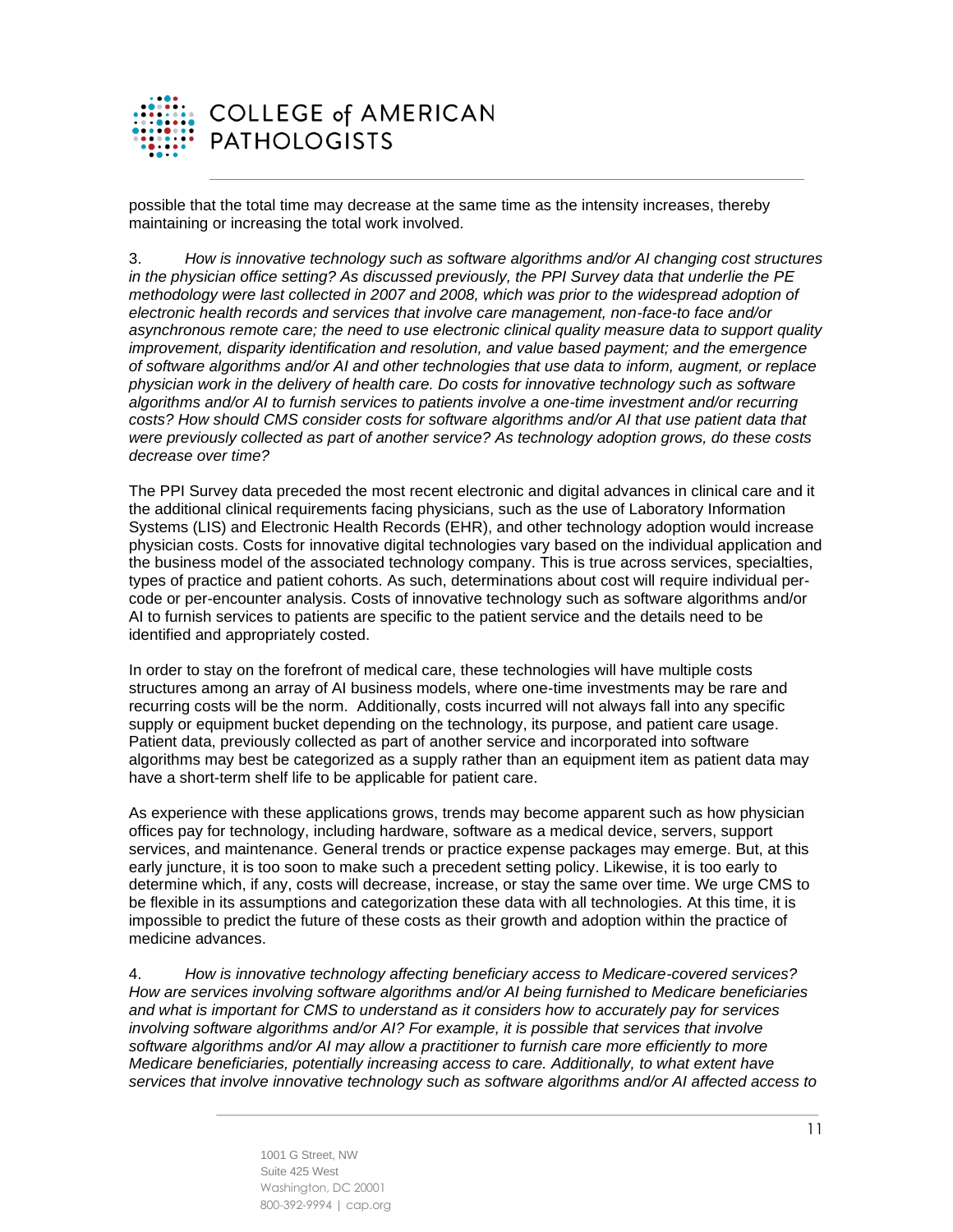

*Medicare-covered services in rural and/or underserved areas, or for beneficiaries that may face barriers (homelessness, lack of access to transportation, lower levels of health literacy, lower rates of internet access, mental illness, having a high number of chronic conditions, frailty, etc.) in obtaining health care?*

Digital technology, including AI, has the potential to increase access to care and broaden the patient population for whom a certain diagnostic service is applicable or increase the number of potential diagnoses the physician would need to consider. These technologies have improved access in some rural and underserved areas where access to medical care may be limited. The barriers CMS mentions may be overcome by this greater access. Nevertheless, these technologies may involve patient (consumer) expense including access to broadband internet access. Where such access is limited, especially in rural areas, there is the potential to create or exacerbate health disparities across populations. Health care is not the only area where digital/broadband access is important to quality of life. To that end, broader public policy is necessary to enable universal access.

Some examples of how pathologist use of AI could benefit patients are as follows: AI-based tools might improve the prognostic capability of pathologists while decreasing diagnostic error and improving practice might also reduce variability in diagnoses among pathologists. AI might offer various benefits to the practice of pathology in the future, including augmenting the capabilities of pathologists to enhance their accuracy, as well as reducing costs by improving their efficiency in providing a primary diagnosis. AI might thus streamline health care workflow and improve triage of patients, while reducing pathologist fatigue and increasing the efficiency and efficacy of training.

5. *Compared to other services paid under the PFS, are services that are driven by or supported by innovative technology such as software algorithms and/or AI at greater risk of overutilization or more subject to fraud, waste, and abuse? As we are considering appropriate payment for services enabled by new technologies, there are considerations for program integrity. For example, section 218(b) of the Protecting Access to Medicare Act (PAMA) required that we establish an Appropriate Use Criteria Program to promote appropriate use of advanced diagnostic imaging services provided to Medicare beneficiaries1. To what extent do services involving innovative technology require mechanisms such as appropriate use criteria to guard against overutilization, fraud, waste, or abuse?*

Payments for these technologies should be objectively based on resource costs. Appropriate use criteria, as mandated under PAMA, are only loosely comparable. Innovative technologies, by definition, are new and lack the evidence base to create applicable appropriate use criteria at this time. Services that are driven by or supported by innovative technology such as software algorithms and/or AI are not at any greater risk of overutilization or more subject to fraud, waste, and abuse. Software algorithms and/or AI will assist the practice of medicine just like any other technologies introduced for patient care. Appropriate use criteria programs, more often than not, inhibit proper timely medical care and therefore should only be used sparingly, if at all.

6. *Compared to other services paid under the PFS, are services driven by or supported by innovative technology such as software algorithms and/or AI associated with improvements in the quality of care or improvements in health equity? For example, increased access to services to detect diabetic retinopathy such as the service described by CPT code 92229 could eventually lead to fewer beneficiaries losing their vision. Because CPT code 92229 can be furnished in a primary care practice's office and may not require the specialized services of an ophthalmologist, more beneficiaries could have access to a test, including those who live in areas with fewer ophthalmologists. Additionally, taking into consideration that a software algorithm and/or AI may*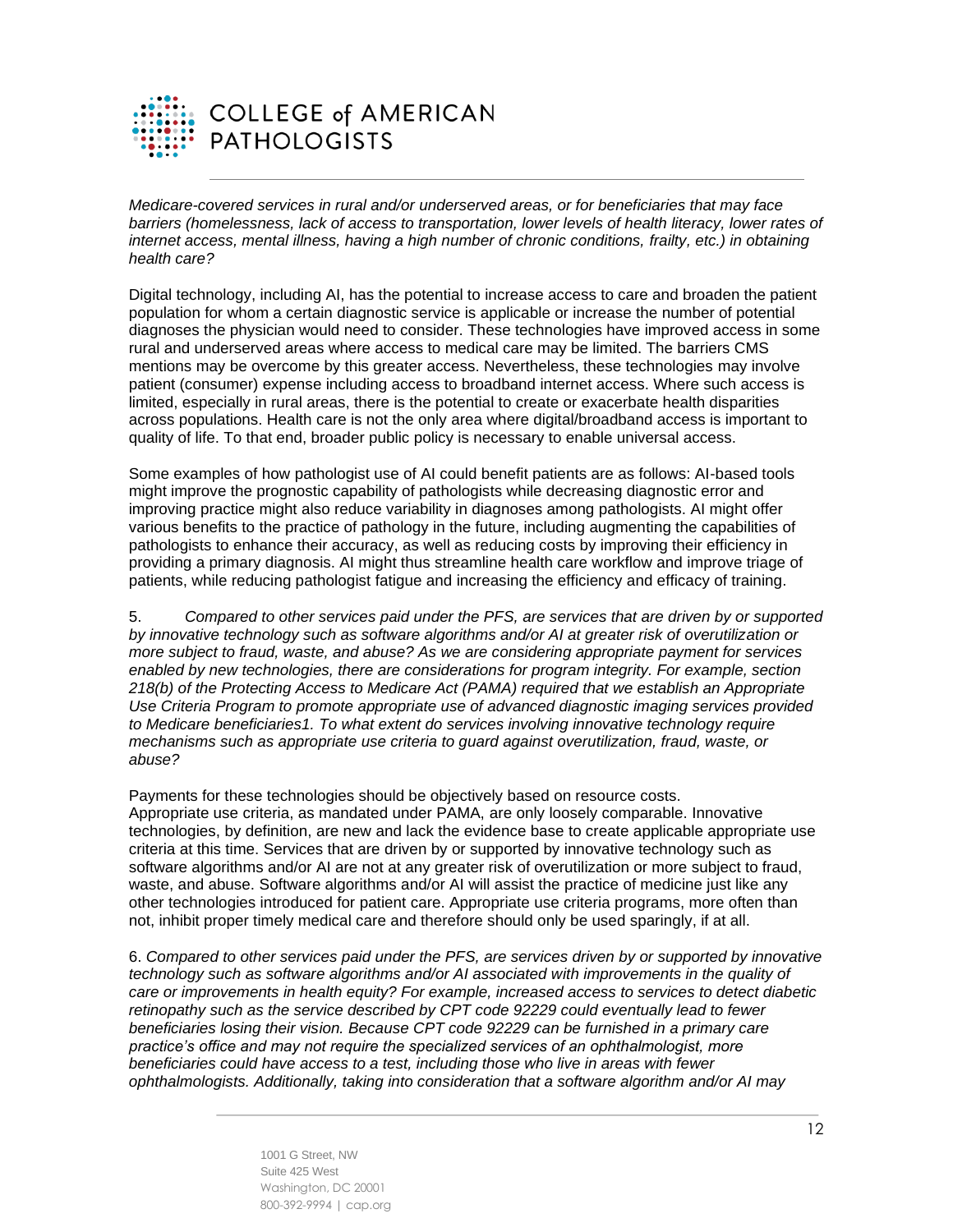

*introduce bias into clinical decision making that could influence outcomes for racial and ethnic minorities and people who are socioeconomically disadvantaged, are there guardrails, such as*  removing the source of bias in a software algorithm and/or AI, that Medicare should require as part of *considering payment amounts for services enabled by software algorithm and/or AI?*

Software algorithms and AI stand to improve health care disparities. However, there is a popular tendency to imagine "strong" AI as, at best, a form of neutral, "objective" decision-making, a pristine mathematical process that takes only "the facts" into account, independent of human judgment. However, an AI derived algorithm "is only as good as the data it works with" and the data sets on which AI algorithms have been trained were created by humans and are imperfect. It is the pathologist who must be responsible for verifying, monitoring, and determining clinical appropriateness of software deployed for use by the laboratory, including machine learning software. These responsibilities include ensuring that there is no bias in the source of a software algorithm and/or AI that would influence outcomes for racial and ethnic minorities and people who are socioeconomically disadvantaged. This increase in data correlation requires pathologist professional interpretive involvement and may in fact increase the overall physician work and intensity per patient case. Thus, Medicare should, as part of its codification of software algorithm and/or AI, include the role of pathologists.

7. *Our proposals to use crosswalks to set values for codes describing diabetic retinopathy and trabecular bone score would allow us to account for overall resource costs involved in furnishing the services. The possible crosswalks for FFRCT may also account for overall resource costs involved in*  furnishing the service. We also believe it is important to accurately account for resource costs for *innovative and emerging technologies such as ongoing service specific software costs and, as explained above, such costs are not well accounted for in the PE methodology. We continue to be interested in potentially refining the PE methodology and updating the underlying data, including the PPI Survey data that are the data source that underpins the Appropriate Use Criteria Program. https://www.cms.gov/Medicare/Quality-Initiatives-Patient-Assessment-Instruments/Appropriate-Use-Criteria-Program.indirect PE allocation. How might CMS consider updating such data to reflect ongoing advances in technology so that we could establish appropriate relative values without resorting to crosswalks?*

Costs of innovative technologies used for patient care are often specific to the patient service and the details need to be identified and appropriately costed on a case-by case basis. Specifically, staff, supplies and equipment costs should be resource-based. Today, expenses related to approved AI technology should be considered a direct expense within CMS' practice expense methodology.

The AMA RUC processes that utilize the medical expertise of hundreds of physicians and stakeholders is the best way to fully analyze and account for the costs of each patient service. We urge the CMS to engage through the RUC process and accept its recommendations.

## **4. General Comments on Evaluation and Management Services Valuation (FR section II.F.)**

C. Office Visits Included in Codes with a Surgical Global Period

As stated in previous communication with the Agency, the CAP strongly believes that it is inappropriate to apply the increased 2021 valuation of the office E/M visits to the visits incorporated in the surgical global packages and agrees with the CMS proposals to not apply the office E/M visit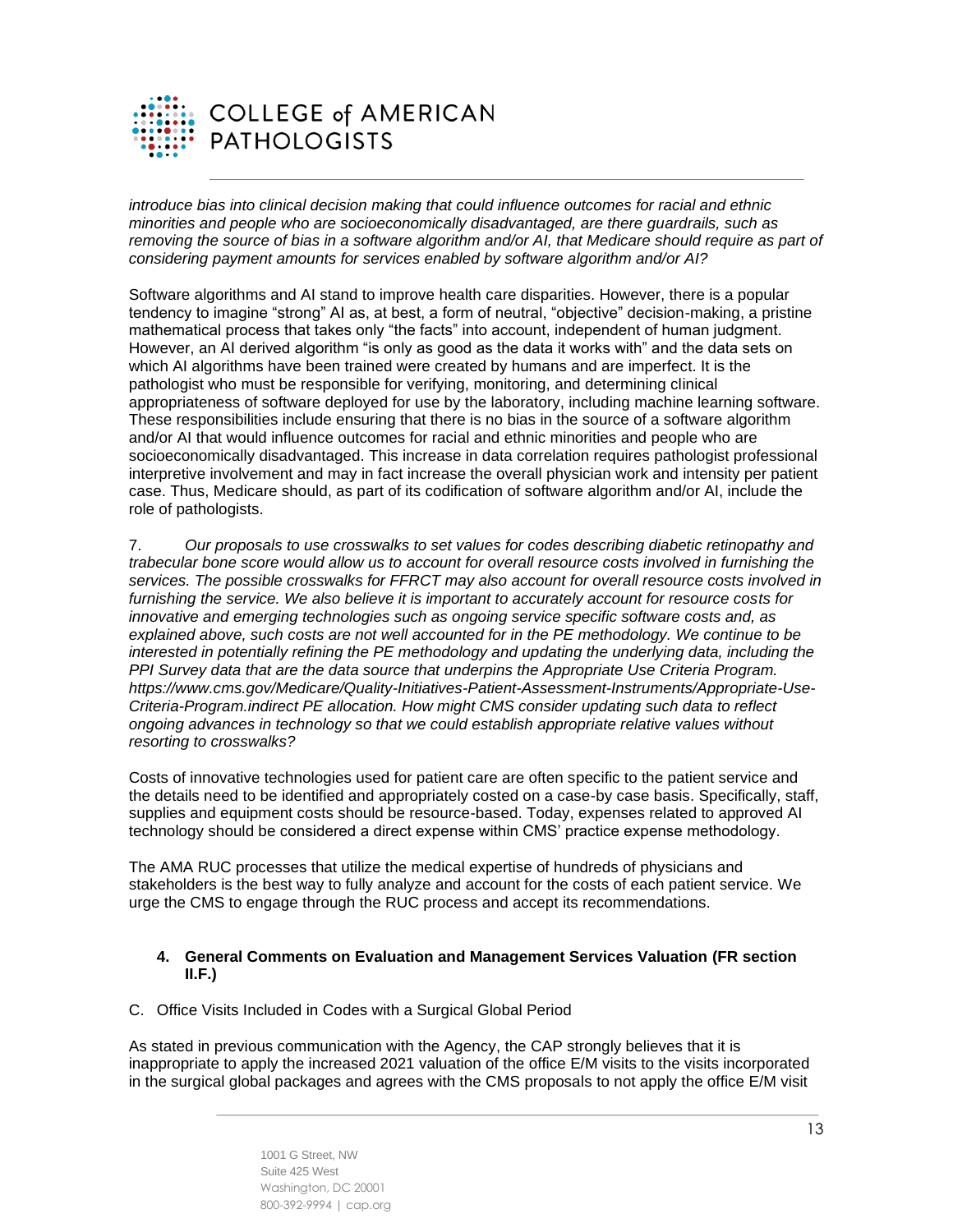

increases to the visits bundled into global surgery payment. **The CAP urges the Agency to make no adjustment to the physician work values for codes with a global period (10 and 90 day) to reflect the changes made to the values for office/outpatient E/M visits.** 

# **5. Medicare Shared Savings Program**

The Medicare Shared Savings Program (Shared Savings Program) was established to "facilitate coordination and cooperation among health care providers to improve the quality of care of Medicare fee-for-service (FFS) beneficiaries and reduce the rate of growth in expenditures under Medicare Parts A and B." Specifically, providers may participate in the program through Accountable Care Organizations (ACOs), which incentivize on the basis of outcomes rather than the number of services. As diagnosticians, pathologists apply their expertise to the diagnosis and management of a wide variety of medical conditions, and thus are integral in any care coordination initiatives. By virtue of their capabilities and roles, many pathologists already coordinate care and undertake efforts targeted at increasing integration to improve patient care and the patient care experience overall. However, we have continually commented to CMS that pathologists face challenges participating in many alternative payment models (APMs), including ACOs.<sup>1</sup>

As the proposed rule acknowledges, CMS has made use of the annual CY PFS rules to address quality reporting for the Shared Savings Program and certain other issues. Additionally, policies applicable to Shared Savings Program ACOs for purposes of reporting for other programs have also continued to evolve based on changes in the statute.

The CAP is committed to increasing the availability and adoption of innovative payment models, like ACOs, that afford an opportunity for the participation of pathologists. Indeed, pathologists are key to ensuring the quality of laboratory tests by collecting, surveying, analyzing, and using patient population clinical results to guide therapy, best practices, and safety for individual patients and patient populations. These activities provide the infrastructure and foundation for effective and appropriate care. **Thus, we appreciate the flexibility proposed by CMS in implementing increased performance standards and other changes to quality measurement.** Specifically, CMS proposes to delay changes proposed last year and allow ACOs to continue to use the Web Interface reporting option in 2022 and 2023, phasing in the new electronic clinical quality measure (eCQM) reporting requirement over three years. Valid and less burdensome measurement of the quality of care provided through ACOs is essential to ensure the ACO's success and that the promotion of higher quality of care and cost savings are not the result of limiting necessary care. Further, the CAP continues to believe considerable accommodations or alternate measures are necessary for non-patient-facing clinicians. **More is needed to increase opportunity for pathologist involvement in APMs, including the Shared Savings Program, and to appropriately incentivize and recognize the role of pathologists in successfully achieving the ACO goals of reducing costs and improving quality and safety.**

## **6. Clinical Laboratory Fee Schedule: Laboratory Specimen Collection and Travel Allowance for Clinical Diagnostic Laboratory Tests and Use of Electronic Travel Logs**

In this proposed rule, CMS states that the agency expects the increased specimen collection fees for COVID-19 Clinical Diagnostic Laboratory Tests (CDLTs) to end at the termination of the public health

<sup>1</sup> <https://documents.cap.org/documents/CAP-Medicare-Shared-Savings-Program-CMS-1701-P-Comments.pdf>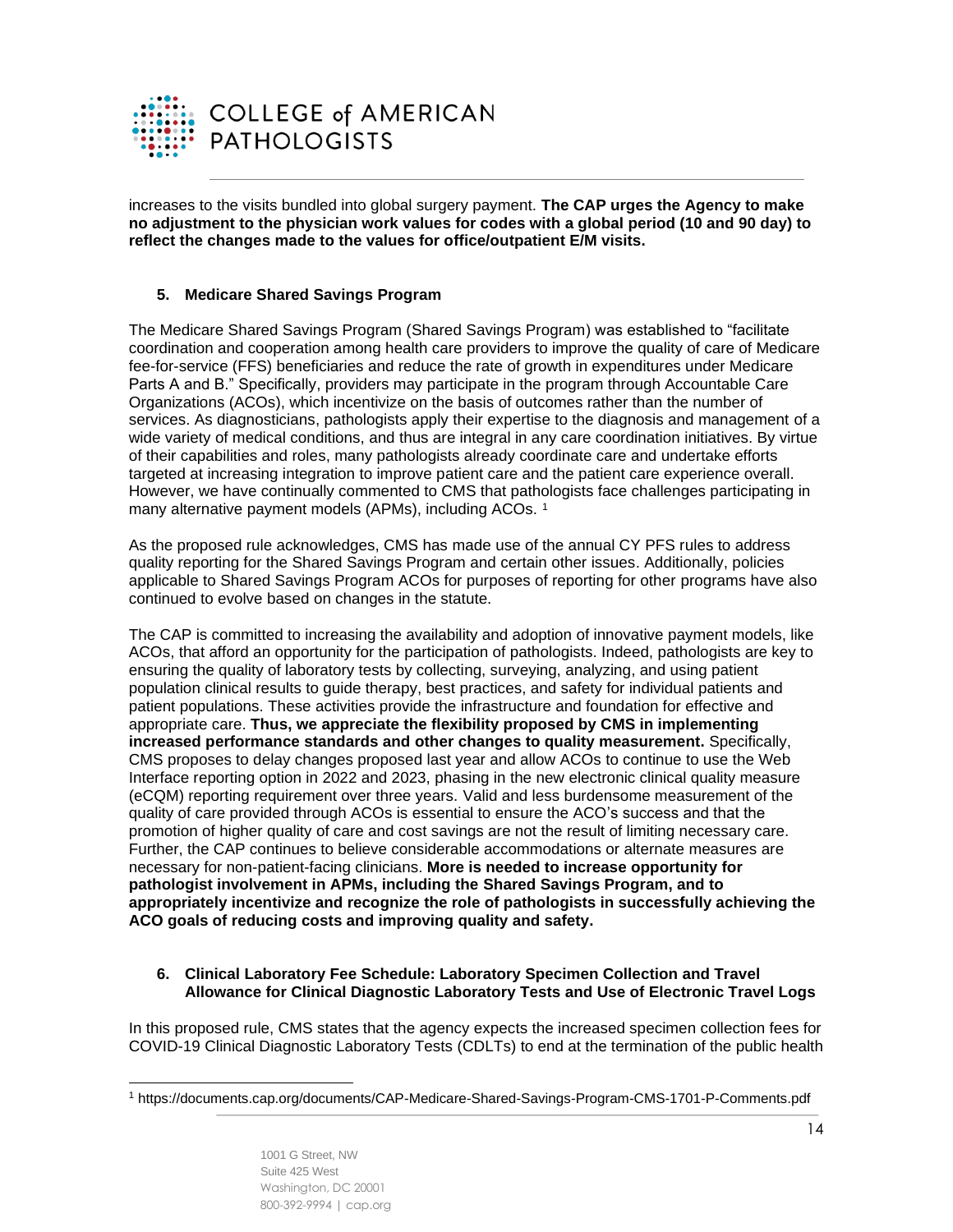

emergency (PHE) for the COVID-19 pandemic. However, as we stated in earlier comments, the CAP believes a separate, increased payment is needed beyond the PHE, as resources required to collect these specimens – including increased/special training, time, expenses, and personal protective equipment (PPE) – will still be limited. Further, there may continue to be a need for increased safety precautions and to reduce Medicare patients' exposure to the general population and alleviate patients' unease with leaving the home, despite an official end of the PHE. The need for diagnostic and screening tests will not terminate automatically when the PHE is over, and we do not know the duration of a SARS-CoV-2 vaccine's protective immunity. Even after the end of the PHE, the risks to those collecting specimens will remain, as will the costs associated with mitigating those risks (e.g., personal protective equipment, testing for specimen collectors themselves). For these reasons, the existence and reimbursement of codes G2023 and G2024 should remain in place until the risks to specimen collectors of contracting COVID-19 have been reduced significantly, regardless of the timing of the PHE's termination. Our recent experience with "breakthrough infections" of vaccinated people by the Delta variant demonstrates the ongoing challenges posed by COVID-19, and we may still see it become a seasonal infectious disease event, as was contemplated in the comments referenced by CMS. It is not possible to predict how easily transmissible or dangerous future variants will be, how effective available vaccines will be against them, or how long we will have to exercise extreme caution about COVID-19 infection. No test is so simple and straightforward to perform that erroneous results or outcomes cannot occur, and the COVID-19 PHE has highlighted the importance of prompt and accurate testing for patients, which would be improved with increased specimen collection fees.

The Centers for Disease Control and Prevention (CDC) recently recommended that both vaccinated and unvaccinated individuals return to employing additional mitigation measures such as masking and social distancing when going about their daily lives, laboratory personnel will continue to need added protection beyond vaccinations, particularly because they cannot remain socially distant from those from whom they are collecting specimens. This will be the case even when collecting non-COVID-19 specimens, because as we have seen, even those who are vaccinated and asymptomatic can carry and spread the virus. As with other infectious diseases, we may expect that the heightened safety precautions, need for personal protective equipment, and special training for specimen collection will persist beyond the immediate PHE and become a permanent fixture in managing public health. Therefore, *codes G2023 and G2024 should not be deleted once the PHE ends*. *Instead, CMS should expand authorization of the additional specimen collection fee G2023 and G2024 for all clinical diagnostic laboratory tests in accordance with guidelines for safe specimen handling in an era of COVID-19.* Universal applicability of the specimen collection fee to all clinical laboratory tests as represented in the Clinical Laboratory Fee Schedule is logical and promotes safety, consistency and equity across the platform of diagnostic laboratory tests.

In addition, the CAP asks CMS to confirm that G2023 applies to any site where clinical laboratory personnel collect specimens—not solely to homebound and nonhospital inpatients. Insofar as it is established that PPE, additional supplies and training are necessary for safe specimen collection when COVID-19 may be present, the specimen collection fee (G2023 and G2024) universally should apply to all sites where clinical laboratory personnel are collecting specimens, including on-site collection at clinical laboratories, pharmacies billing as clinical laboratories, drive through testing locations, and urgent care clinics—anywhere that the clinical laboratory personnel collect specimens where the facility otherwise is not eligible to report specimen collection. The additional training, personal protective equipment, supplies and safety and sterilization measures are required across these sites of service as well as at home, nursing homes, in physician offices, or hospital outpatient facilities.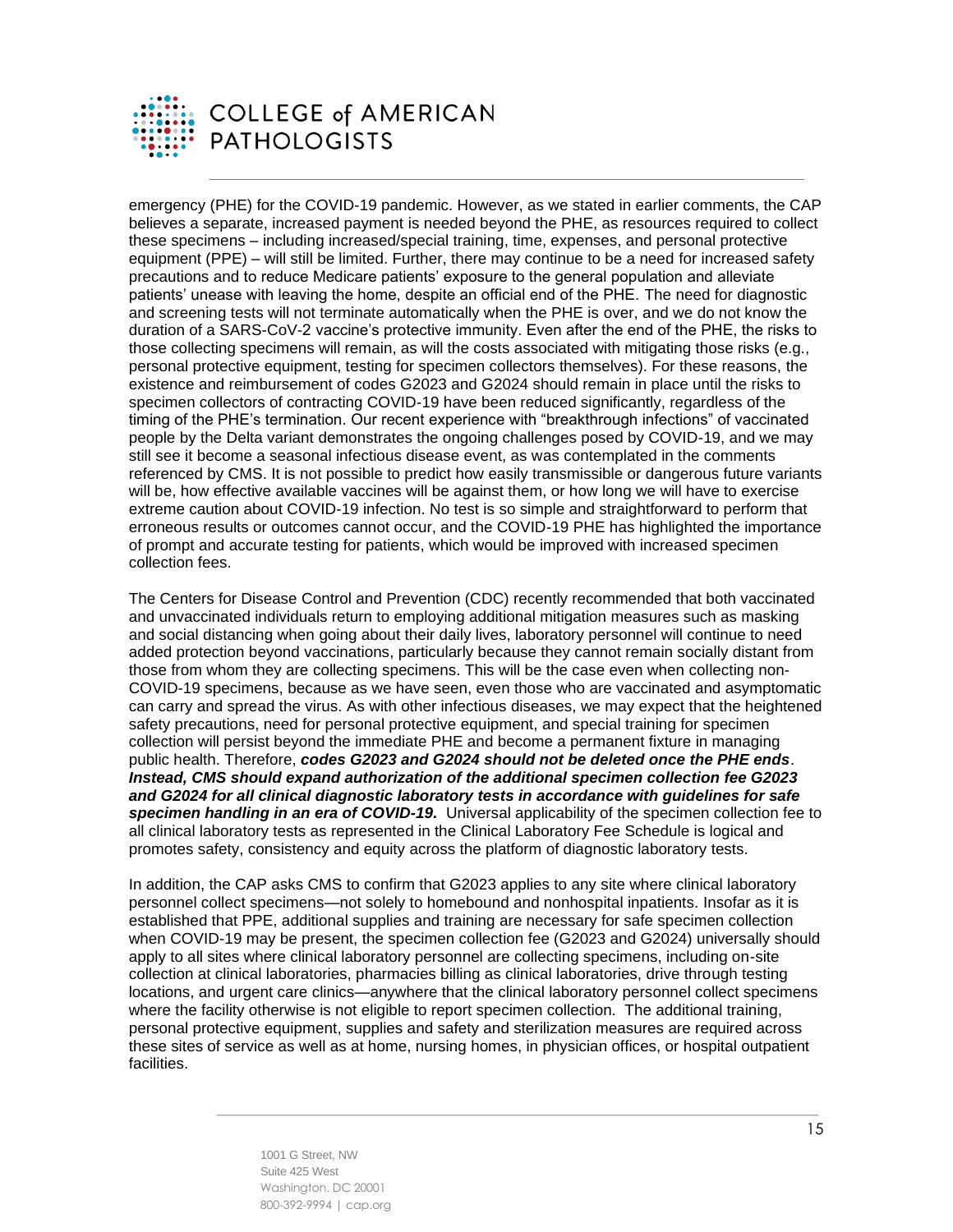

Regardless of whether CMS retains HCPCS codes G2023 and G2024 or not, it must increase the standard collection fee above the current reimbursement rate of \$3 (or \$5, in the case of a specimen collected from a Medicare beneficiary in a skilled nursing facility (SNF) or by a laboratory on behalf of a home health agency (HHA)). We live in a different world than the one that existed in 2004 when the specimen collection fee of \$3 first was established – and even the one that existed in 2014 when Congress directed the agency to pay an additional \$2 for SNF and HHA collections. The increase use of telemedicine, for example, will continue to affect the delivery of health care. The resources required for specimen collection a few years ago cannot cover the cost of specimen collection today. **We urge the CMS to take a comprehensive review of each of the four existing specimen collection codes for their direct and indirect expenses, being mindful of what has been learned from the COVID-19 PHE and reprice the services in today's dollars.**

CDC guidance advises that "proper specimen collection and handling are critical for all COVID-19 testing, including those tests performed in point-of-care settings" and that "a specimen that is not collected or handled correctly can lead to inaccurate or unreliable test results."<sup>2</sup> The guidance further instructs personnel collecting specimens or working within 6 feet of patients suspected to be infected with SARS-CoV-2 maintain proper infection controls and use recommended personal protective equipment (PPE), including N95 or higher-level respirator (or face mask), goggles or eye shields, gloves, and a lab coat or isolation gown."

Acting in accordance with the CDC guidance, CMS stated its belief that "in the context of and for the duration of the PHE for the COVID-19 pandemic, collecting specimens using NP or OP swabs or collection of sputum will require a trained laboratory professional, as well as additional precautions that must be taken to minimize exposure risks in handling specimens that are suspected or confirmed for COVID-19." Furthermore, CMS stated "collecting a specimen for COVID-19 testing will incur higher costs than similar specimen collection services which require a trained laboratory professional … to minimize exposure risks." "Laboratory personnel will need to be trained on how to handle the specimen to maximize accurate test results for COVID-19" and "on how to minimize risks for spreading the virus to themselves and/or others in the chain of specimen handling before it arrives the laboratory for analysis."

The following table itemizes the additional resources required to collect specimens for COVID-19 testing.

#### **Additional Resources Expended for COVID-19 Specimen Collection**

<sup>2</sup> Centers for Disease Control. Specimen Collection Guidelines. Last updated March 8, 2021.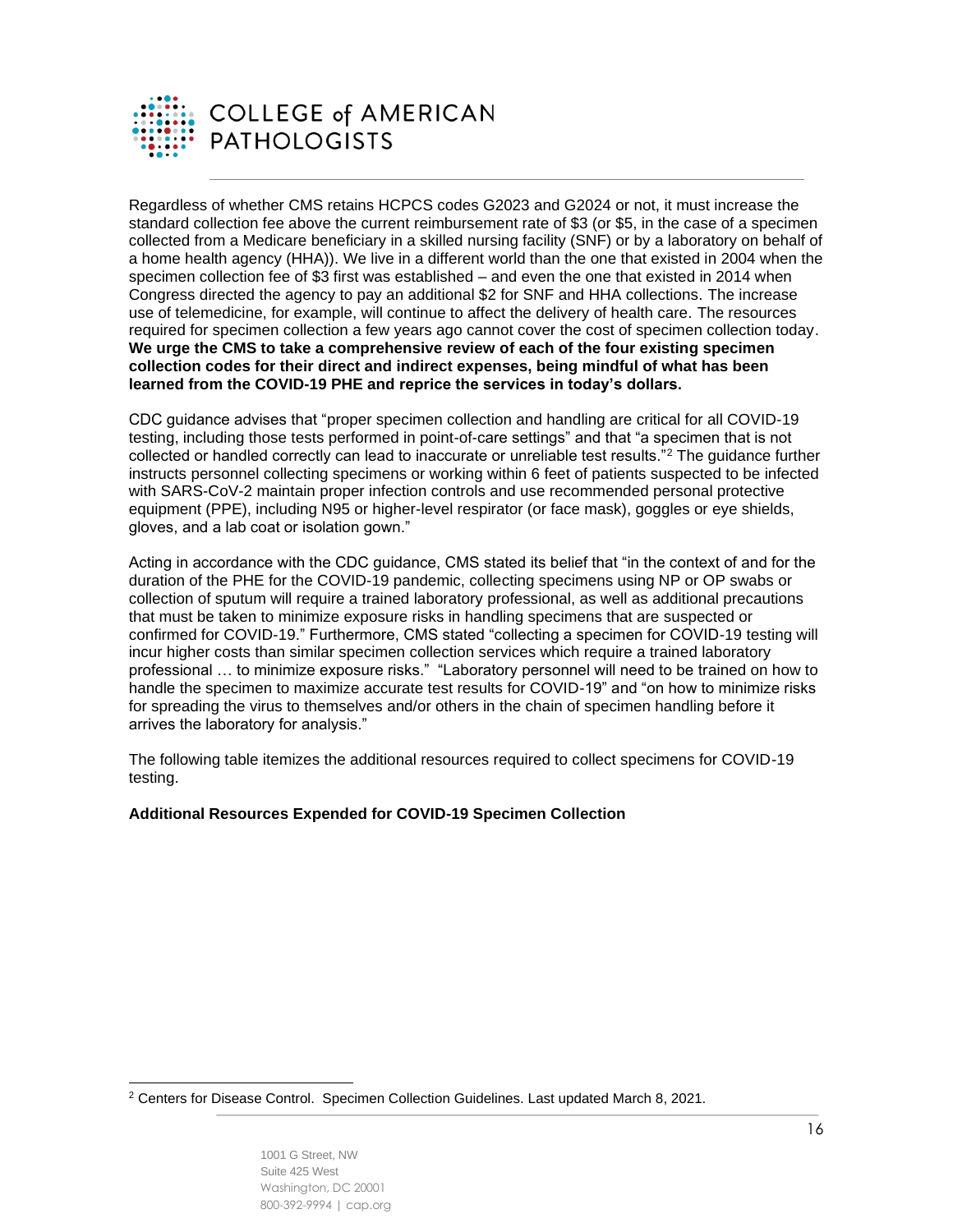

# **COLLEGE of AMERICAN PATHOLOGISTS**

| <b>Resource Category</b>                    | <b>Resource Item</b>                                                                                                                                                                                                                                                                                                                                                                                          |
|---------------------------------------------|---------------------------------------------------------------------------------------------------------------------------------------------------------------------------------------------------------------------------------------------------------------------------------------------------------------------------------------------------------------------------------------------------------------|
| <b>Personal Protective Equipment</b>        | N-95 or higher respiratory or mask                                                                                                                                                                                                                                                                                                                                                                            |
| (PPE)                                       | Face shields                                                                                                                                                                                                                                                                                                                                                                                                  |
|                                             | Goggles                                                                                                                                                                                                                                                                                                                                                                                                       |
|                                             | Gloves                                                                                                                                                                                                                                                                                                                                                                                                        |
|                                             | <b>Isolation Gown</b>                                                                                                                                                                                                                                                                                                                                                                                         |
| Specimen collection supplies                | Nasopharyngeal, oropharyngeal mid-turbinate or anterior nares swabs<br>with collection kit                                                                                                                                                                                                                                                                                                                    |
|                                             | Sputum collection kit                                                                                                                                                                                                                                                                                                                                                                                         |
|                                             | Test tube(s) for collecting blood                                                                                                                                                                                                                                                                                                                                                                             |
| Disinfecting and sterilization<br>equipment | <b>Cleaning supplies</b>                                                                                                                                                                                                                                                                                                                                                                                      |
|                                             | Sanitizers                                                                                                                                                                                                                                                                                                                                                                                                    |
|                                             | Sterile gauze and bandages                                                                                                                                                                                                                                                                                                                                                                                    |
|                                             | Biohazardous material disposal receptacles and bags                                                                                                                                                                                                                                                                                                                                                           |
| Laboratory training and<br>expertise        | Cost and FTE time for existing and new clinical laboratory technicians or<br>health care professionals to train on proper specimen collection and<br>handling techniques                                                                                                                                                                                                                                      |
| Additional staffing costs                   | Cost and FTE time for existing and additional new clinical laboratory<br>technicians or health care professionals required to follow safe and<br>accurate specimen collection procedures, enforce safe distancing<br>requirements and fulfill administrative requirements such as logging<br>information into infection control tracking databases at the institutional,<br>local, state and/or federal level |

CMS has announced that it will make permanent its policy option of allowing laboratories to use electronic travel logs, rather than paper travel logs, to document miles traveled of miles traveled for the purposes of covering the transportation and personnel expenses for trained personnel to travel to the location of an individual to collect a specimen sample for any type of clinical diagnostic laboratory test. The CAP appreciates that the agency recognizes the reduction in administrative burden and increase in flexibility afforded by electronic travel logs. We look forward to forthcoming subregulatory guidance on this matter.

# **7. Physician Self-Referral Updates**

The proposed rule explains that the physician self-referral (or "Stark") law: (1) prohibits a physician from making referrals for certain designated health services payable by Medicare to an entity with which he or she (or an immediate family member) has a financial relationship, unless an exception applies; and (2) prohibits the entity from filing claims with Medicare (or billing another individual, entity, or third party payer) for those referred services. A financial relationship is an ownership or investment interest in the entity or a compensation arrangement with the entity. The statute establishes a number of specific exceptions and grants the Secretary of the Department of Health and Human Services the authority to create regulatory exceptions for financial relationships that do not pose a risk of program or patient abuse.

As we commented in response to the agency's "Modernizing and Clarifying the Physician Self-Referral Regulations" propose rule, the CAP believes that any efforts to reform the Stark law must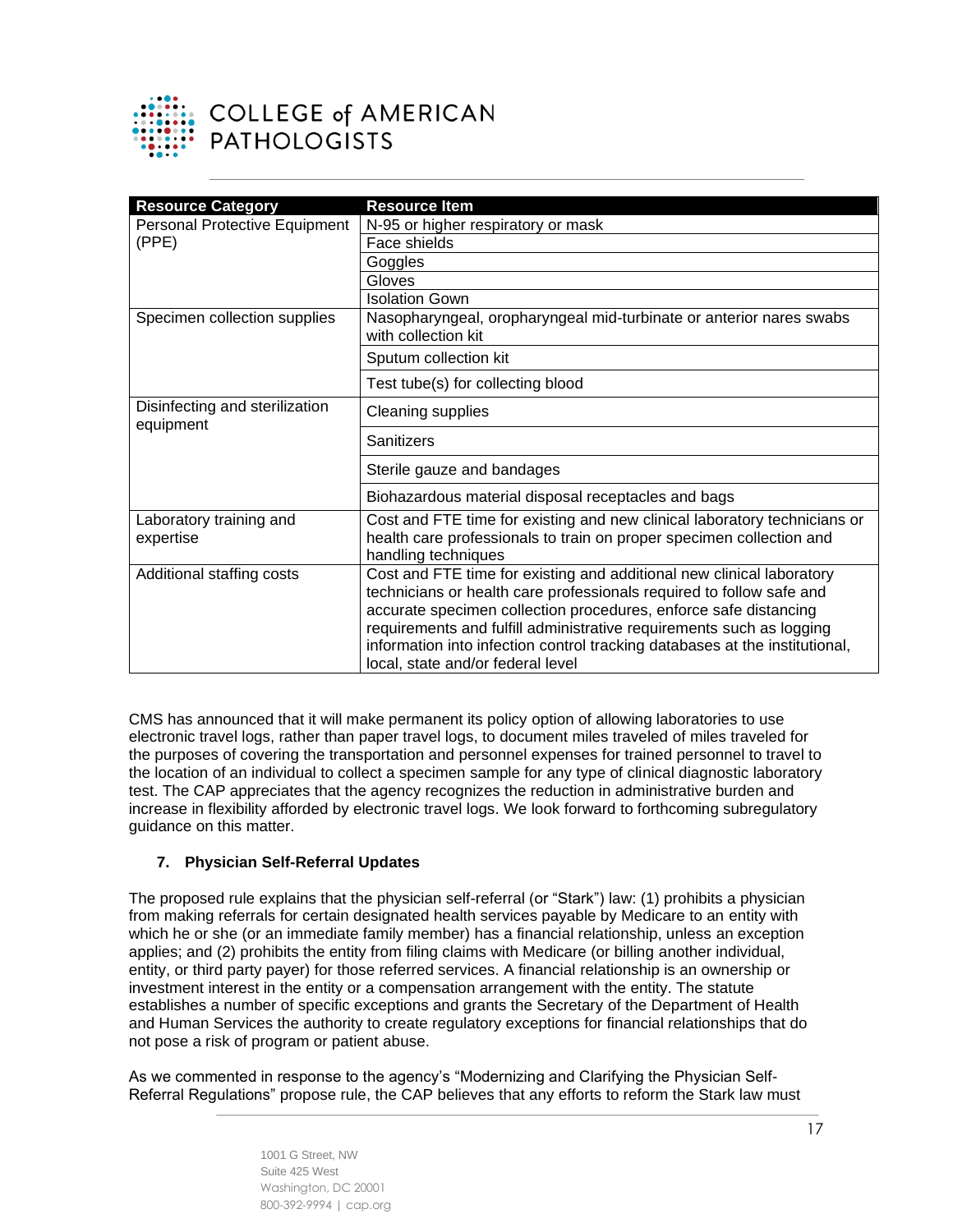

include action to close the in-office ancillary services (IOAS) exception for anatomic pathology (AP) services. **An exclusion of AP services from the IOAS exception is the most effective means of preventing program abuses and protecting quality care for patients**. 3

However, we appreciate CMS's efforts to add more detail to recent changes and provide additional definitions for relevant terms. **We especially appreciate the agency's work to continually assess certain compensation arrangements and how to determine if they pose a risk of program or patient abuse.** Physician groups continue to create new arrangements structured around any technical requirements to retain the ability to profit from highly selected pathology services. We continue to support appropriate guardrails to address improper utilization and protect patient care.

# **8. CY 2022 Updates to the Quality Payment Program**

#### **a. Merit-based Incentive Payment System (MIPS)**

The CAP is looking forward to continuing our engagement with the CMS on elucidating the challenges of the Merit-Based Incentive Payment System (MIPS) in order to determine how to appropriately measure providers who typically do not furnish services that involve face-to-face interaction with patients, including pathologists. Through the years, the CAP has advocated to increase flexibility for pathologists in a way that recognizes and accounts for the value pathologists play in patient care as non-patient facing clinicians in an inherently patient facing program. These considerations will be especially important as CMS moves forward with implementation of MIPS Value Pathways. The CAP continues to believe considerable accommodations or alternate measures are necessary to meet this clause<sup>4</sup> in the Medicare Access and CHIP Reauthorization Act (MACRA) as the CAP outlines below in its comments on the Quality Payment Program (QPP).

Advancing to Digital Quality Measurement and the Use of Fast Healthcare Interoperability Resources (FHIR) in Physician Quality Programs – Request for Information

● Definition of Digital Quality Measures. We are seeking feedback on the following as described in section IX.A.2. of the preamble of this proposed rule: ++ Do you have feedback on the dQM definition?

The CAP has concerns about the proposed definition of a dQM as "a software". This implies that the measure is capable of independent action, like any software on a computer, which is not the case for existing quality measures. Taken with other changes proposed in this RFI, this definition suggests a shift in CMS' thinking that aligns with the ONC model of measures: instruments are stored in and called from a central repository via an app and function

<sup>3</sup> [https://documents.cap.org/documents/cap-comments-on-modernizing-and-clarifying-the-physician-self](https://documents.cap.org/documents/cap-comments-on-modernizing-and-clarifying-the-physician-self-referral-regulations12-19-2019.pdf)[referral-regulations12-19-2019.pdf](https://documents.cap.org/documents/cap-comments-on-modernizing-and-clarifying-the-physician-self-referral-regulations12-19-2019.pdf)

<sup>4</sup> In carrying out this paragraph, with respect to measures and activities specified in subparagraph (B) for performance categories described in subparagraph (A), the Secretary—

<sup>&#</sup>x27;'(I) shall give consideration to the circumstances of professional types (or subcategories of those types determined by practice characteristics) who typically furnish services that do not involve face-to-face interaction with a patient; and

<sup>&#</sup>x27;'(II) may, to the extent feasible and appropriate, take into account such circumstances and apply under this subsection with respect to MIPS eligible professionals of such professional types or subcategories, alternative measures or activities that fulfill the goals of the applicable performance category.

In carrying out the previous sentence, the Secretary shall consult with professionals of such professional types or subcategories.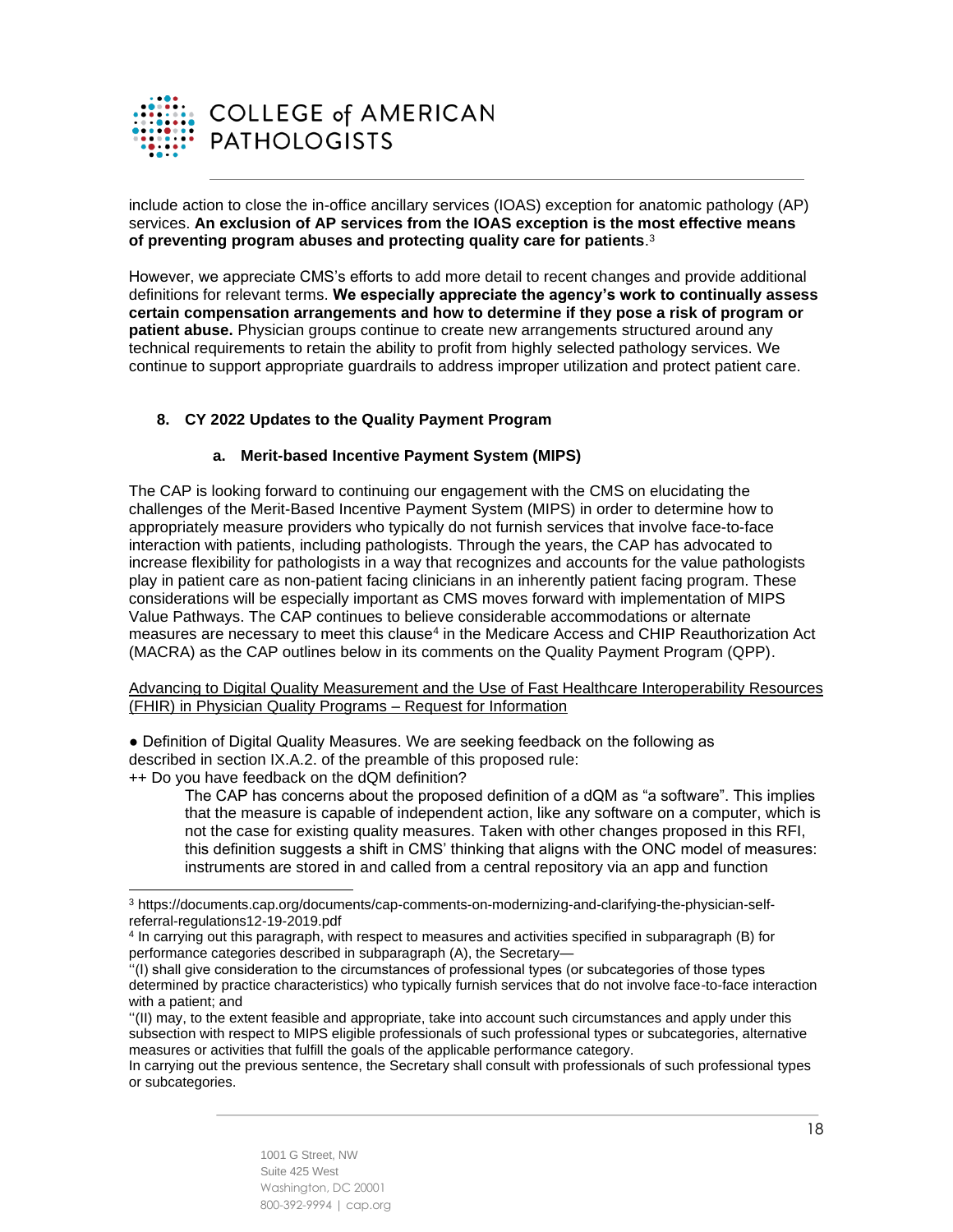

independently from a registry. As this does not align with the current structure of measures, we have concerns regarding the burden of shifting the entire CMS measure portfolio to a new type of measure without demonstrated gain in doing so.

We would also like to highlight remaining areas of vagueness in the definition, including whether end-to-end reporting from one electronic system to another is required for a measure to be considered a dQM. It is not clear whether the intention of dQMs is to eliminate any human interaction with the data between collection and generation of a measure score. CMS also lists "other sources" as an option for where dQMs can come from. It is unclear if they intend to fully define the list of options. Laboratory Information Systems are not currently captured in any of the defined categories and would therefore be "other". If CMS intends to use the transition to dQMs to impose new requirements on measure composition or data sources, we suggest as much detail and transparency as possible be included in the definition. The existing definition lacks full details. We agree with the AMA's statement that "realizing the full extent of digital quality measurement requires rethinking electronic health record (EHR) certification."

++ Does this approach to defining and deploying dQMs to interface with FHIR-based APIs seem promising? We also welcome more specific comments on the attributes or functions to support such an approach of deploying dQMs.

Use of FHIR-based APIs would in theory reduce the burden on providers. **However, it is not clear that FHIR is sufficiently advanced in all fields to allow widespread use**.

Furthermore, it is not clear how CMS intends for such technology to be developed; who will be incentivized to develop, test, and maintain software that supports this functionality? The CAP feels that the data standards for data capture and metadata structure, the data exchange model (e.g., a FHIR-based API), and the data query model (e.g., CQL, SQL, FHIRPath) must be part of an integrated informatics solution that can be reused regardless of the data exchange use-case, and that can be thoroughly validated for multiple use cases.

● Use of FHIR for Current eCQMs. We are seeking feedback on the following as described in section IX.A.3. of the preamble of this proposed rule:

++ Do you agree that a transition to FHIR-based quality reporting can reduce burden on health IT vendors and providers?

**It remains unclear whether a transition to FHIR-based quality reporting would reduce burden on health IT vendors and providers**. In areas where FHIR resources are fully developed and familiar to users, health IT vendors may already have infrastructure in place to support FHIR and the transition would reduce burden. However, it is unlikely that most providers are familiar with FHIR. Given the well-documented concerns about frequent changes to the MIPS program, any transition should be done in the background as much as possible rather than requiring providers to familiarize themselves with new standards or documentation.

In general, we suggest that CMS publish as much guidance about what is expected as possible as soon as possible. Among FHIR's selling points is that it is very structured and a number of general resources are already available. However, specific resources are still lacking in many areas, and implementation of some existing resources remains a challenge due to their broad focus. Specifically with respect to pathology, current FHIR resources are insufficient and artificially separate pathology reports into "pathology" and "laboratory", which can be confusing to clinicians and difficult to implement in practice. Current FHIR resources also rely too heavily on LOINC codes, which does not adequately capture pathology data. If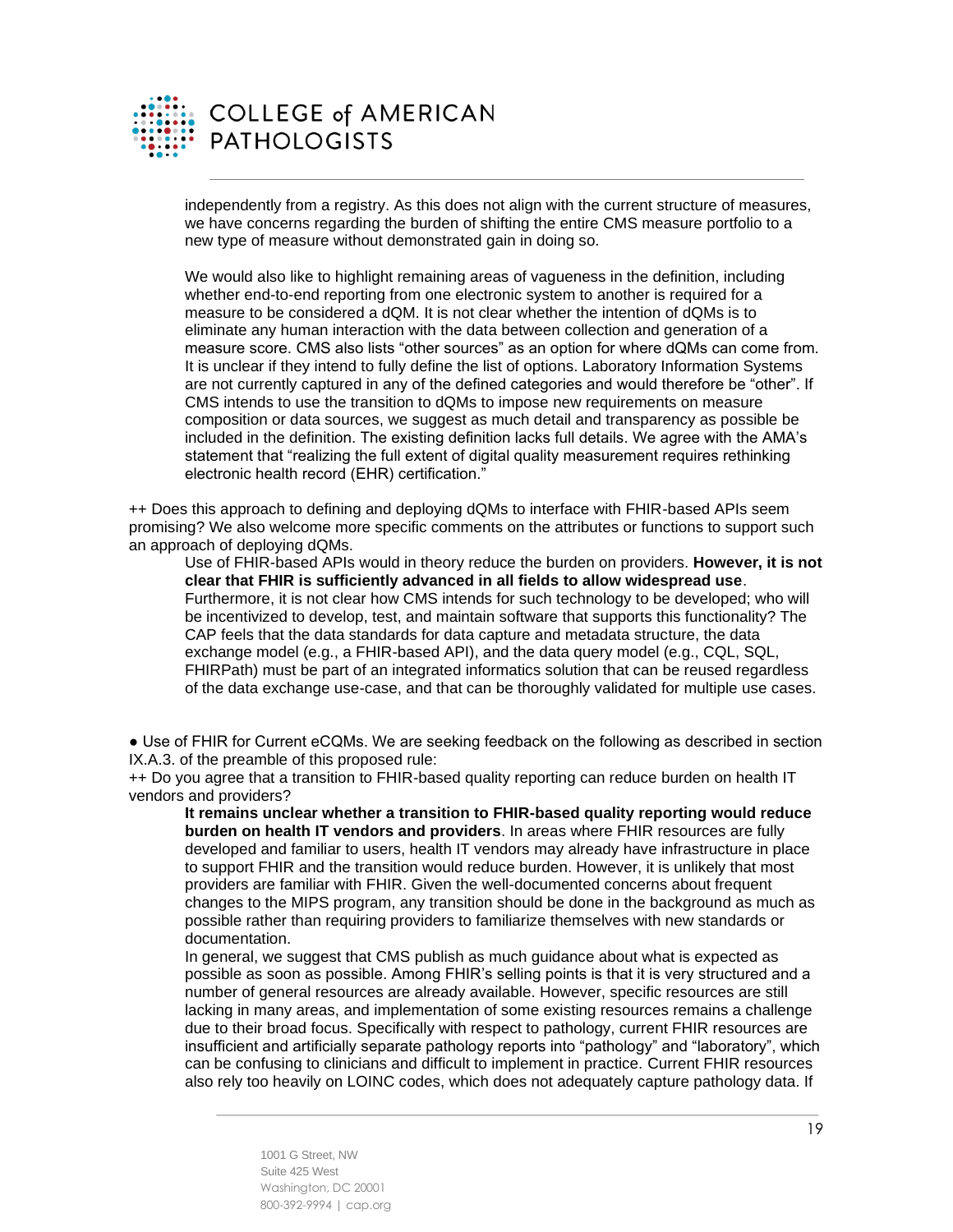

# **COLLEGE of AMERICAN PATHOLOGISTS**

at a future date CMS expects that, for instance, all pathology quality measures will comply with the DiagnosticReport resource and/or other profiles in the US Core Implementation Guide (IG), CMS should make that clear as soon as possible to allow maximum time for compliance. We also suggest that CMS work with HL7 to ensure that opportunities for comment on IGs prior to balloting are publicized widely if CMS is intending to require them.

++ Would access to near real-time quality measure scores benefit your practice?

While access to near real-time quality measure scores would benefit most practices, this is unrelated to FHIR-based APIs. Current registry infrastructure allows most practices in most registries to see their scores on quality measures for MIPS in near real time as well as comparative and benchmarking data. FHIR-based APIs would not change this functionality.

- ++ What parts of the current CMS QRDA IGs cause the most burden? No comment.
- ++ What could we include in a CMS FHIR Reporting IG to reduce burden on providers and vendors? No specific comments

● Changes Under Consideration to Advance Digital Quality Measurement: Actions in Four Areas to Transition to Digital Quality Measures by 2025.

++ We are seeking feedback on the following as described in section IX.A.4.a. of the preamble of this proposed rule:

--- Do you agree with the goal of aligning data needed for quality measurement with interoperability requirements? What are the strengths and limitations of this approach? Are there specific FHIR Implementation Guides suggested for consideration?

This approach is by its nature limited to data that is stored in certified health IT, which does not include significant amounts of data that would be necessary for dQMs. Currently a broad swath of data including such diverse sources as narrative data in pathology reports and patient responses to survey questions would not be included in this approach. It is possible that in the long run this approach would save providers time and burden. However, the benefits in the short term are less clear. The amount of data that is already captured as standardized, interoperable data is unknown; we suggest that before CMS implements requirements for such data to be used for quality measures, assessment of such data be completed and made public. The "interoperable standards" CMS intends to adopt should also be available for public comment before implementation.

**As it stands now, the suggested plan does not provide adequate detail for full assessment of the impact on providers**. We fully support efforts to reduce burden on providers by moving away from manual chart abstraction but significantly more information about future requirements, timelines, incentives and opportunities for input is required.

In terms of specific Implementation Guides, we do not believe the resources available for pathology are ready to be used for dQMs. Many diagnostic FHIR resources such as the "DiagnosticReport" event are overly broad, encompassing not just pathology but radiology and in some cases other diagnostic modalities such as gastroenterology and cardiology. The lack of specificity for pathology makes the resources less user-friendly to providers and results in large sections of the resource that would be left blank by users. A Quality Measure Implementation Guide already exists in FHIR; we suggest modification and/or expansion of this IG as it may already be familiar to some users. However, we also encourage a careful rollout of any requirements and potentially mitigation efforts for small practices. The burden in terms of time, cost, and effort to update electronic health systems is substantial. Even if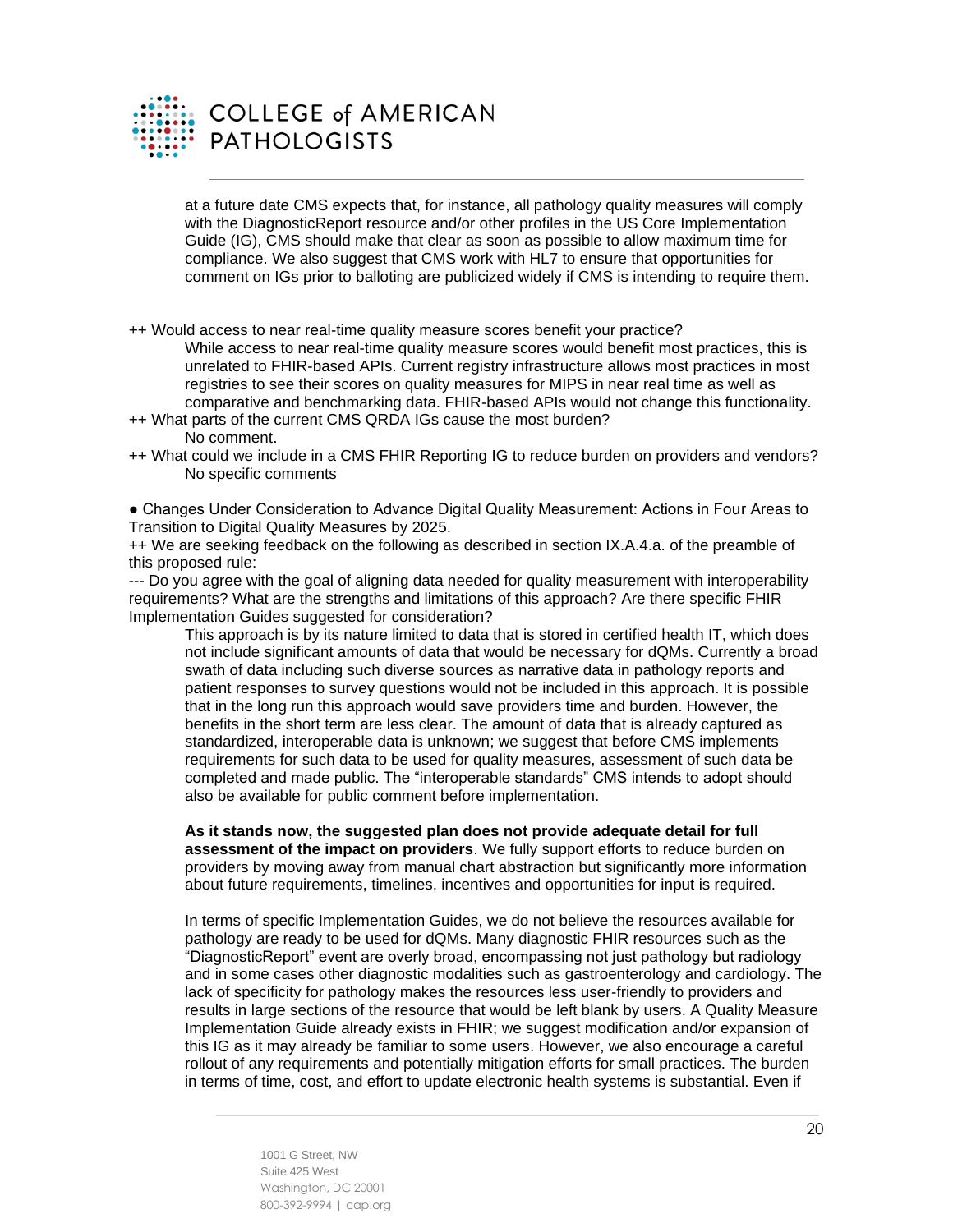

the majority of standards can be implemented by electronic health vendors rather than clinicians, practices will need to become familiar with the changes. Furthermore, practices would need to account for the costs associated with updating electronic health technology to comply with interoperability requirements.

--- How important is a data standardization approach that also supports inclusion of PGHD and other currently non-standardized data?

As above, we would support transparency on the part of CMS regarding development of data standards for "non-EHR" digital data. Non-standardized data presents a unique challenge to the efforts outlined in this RFI. Given the significant experience of the CAP with non-standardized data, which includes most pathology data, we recommend caution in applying existing standards and approaches to non-standard data.

Non-standardized data takes many forms and it is unlikely that any one approach will cover all forms. While it is critical to maximize inclusion of PGHD and other non-standardized data in quality measures, the CAP suggests a full evaluation of the current state of such data prior to imposing a data standardization approach**. We suggest CMS gather input from those who already generate and use such data on what standards would be appropriate and how they should be deployed**. While we support the idea behind CMS's idea of "developing clear guidelines and requirements for these digital data that align with interoperability requirements, for example, requirements for expressing data in standards, exposing data via standards-based APIs, and incentivizing technologies that innovate data capture and interoperability", steps must be taken to ascertain the current state of data before guidelines can be developed. We also suggest that any guidelines or requirements are developed in conjunction with stakeholders and specific to the non-standardized data in question, rather than attempting to produce new standards that cover all current nonstandardized data or to fit data into existing standards.

--- What are possible approaches for testing data quality and validity?

Testing data quality and validity will be essential as CMS attempts to reduce provider burden by automating more data extraction. We know from experience that natural language processing requires a significant input of time at the outset to ensure accuracy of data extraction. CMS should consider how organizations will be incentivized to expend the resources needed to validate NLP extraction of data from PGHD; this burden should not fall on patients but it is not clear who is expected to shoulder it. In general, data quality and validity checks are a heavy lift and should not be undertaken by organizations without the authority to do so. If it is the expectation of CMS that measure developers create, implement, refine and maintain the NLP associated with quality measures, additional assistance such as access to contractors with subject matter expertise, expedited or provisional approval of such measures, and/or incentives to health IT vendors to work with measure developers should be considered. Furthermore, as many organizations have discovered, finding clinical sites with the necessary technical, information technology, and subject matter expertise to test measures is challenging. Practices already participating in the MIPS program, which can represent a significant investment of time and effort, are often reluctant to volunteer for additional activities regarding testing. We suggest that CMS consider ways to assist organizations in incentivizing sites, or consider establishing a network of pilot sites willing to provide assistance.

++ We are seeking feedback on the following as described in section IX.A.4.b. of the preamble of this proposed rule: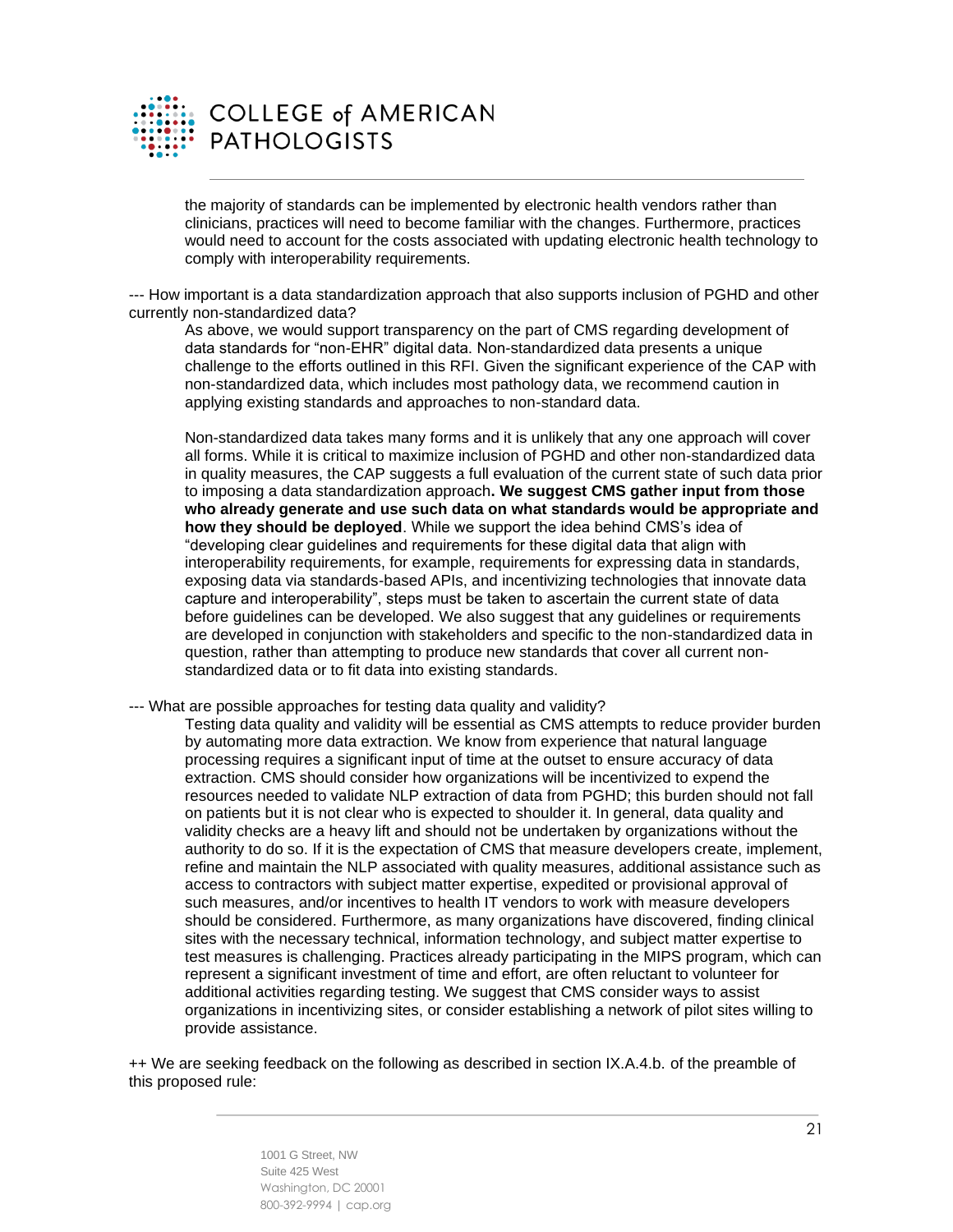

--- What functionalities, described in Section (4)(b) or others, should quality measure tools ideally have in the context of the pending availability of standardized and interoperable data (for example, standardized EHR data available via FHIR-based APIs)?

**As noted regarding the definition of dQMs as "a software", we have serious concerns about the idea of quality measures as free-standing tools that accomplish the functions described in this RFI**. This idea of a measure aligns more closely with the model ONC describes in some registry implementation guides, where "Instruments" are stored in a separate repository outside of a clinical data registry, and are populated by data from the EHR before the "results" are submitted to a registry. This would fundamentally shift the role of registries as well as the role and function of measures themselves. Considerably more information would be needed before this concept could be seriously considered for quality measures such as those used in the MIPS program.

Of specific concern are two areas: **first, even given standard instruments or measures as tools, variation in implementation is a significant possibility**. Obtaining standard scores from all users is a major goal of quality measures as tools. However, use by varying groups including hospitals, individual clinicians, payors and more, without oversight from a measure authority, could lead to scores that cannot be compared between entities especially given that these tools are expected to deploy advanced analytics such as NLP. If individual or entity users are able to modify the NLP of the tool, comparisons between scores are nullified; if they are not, however, it is likely that the measure would not work in all circumstances. In the experience of the CAP, who has been using NLP to extract data for quality measures, proper use of NLP requires ongoing maintenance and updating. By removing a centralized measure calculation body such as a registry, the chances that different stakeholders will implement the measure differently are increased. As the AMA notes, "vendors, practices, health systems, and consultants perform their own mapping, which leads to data inconsistencies and is a reason why no two EHRs can reliably calculate comparable results."

**Second, by establishing measures as free-standing tools, CMS is disincentivizing use of registries and relegating them to a secondary role as simply data storage units**. This not only goes against the policies stated in MACRA, but also increases burden on providers and reduces opportunities for quality improvement. As noted above, registries already provide the "near real-time quality measure score" CMS is considering. By removing the role of registries in quality measure calculation, CMS would force providers to find another way to get those scores. What's more, in the absence of registries, information such as national averages and resources such as tool kits to promote quality improvement would no longer be available. Registries have played a key role in creation and implementation of specialty-specific quality measures that promote reporting by providers in many areas. Many of these measures would likely vanish without registries, thus reducing the opportunities for improvement for smaller specialties. Furthermore, by making measures free-standing tools, CMS incentivizes providers to operate independently rather than strive to meet standards set by their peers. CMS has recently increased the amount of comparative data that Qualified Registries (QR) and Qualified Clinical Data Registries (QCDRs) are expected to provide their users; establishing measures as free-standing tools moves in the opposite direction.

--- How would this more open, agile strategy for end-to-end measure calculation facilitate broader engagement in quality measure development, the use of tools developed for measurement for local quality improvement, and/or the application of quality tools for related purposes such as public health or research?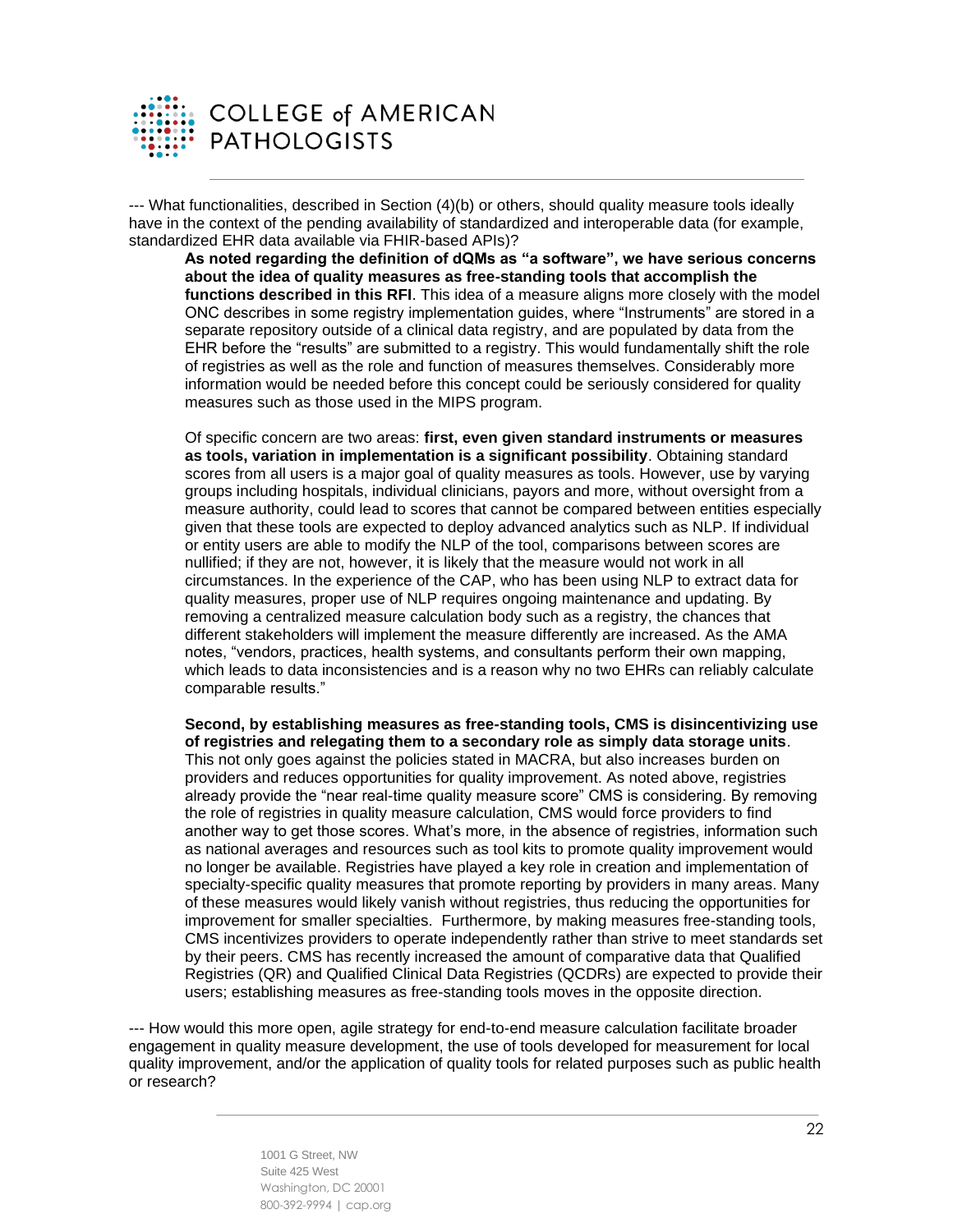

**We do not believe sufficient information is available to determine whether this approach would result in increased engagement with measure development**. Most clinicians are likely not familiar with FHIR, so it is possible that implementing new standards could increase the perceived burden on clinicians of measure development if they feel they need to learn a new system. While FHIR in theory would make resources more widely available by standardizing access methods, it is not clear whether use of tools for quality improvement, public health or research would immediately increase. We suggest a pilot project, funded by or conducted by CMS, to determine what additional resources are needed to ensure providers understand the new strategy. This would promote engagement in tool development and use.

++ We seek feedback on the following as described in section IX.A.4.c. of the preamble of this proposed rule:

--- Do you have feedback on policy considerations for aggregation of data from multiple sources being used to inform measurement?

There are a number of policy considerations for aggregation of data from multiple sources. The experience of the CAP with obtaining data from hospitals suggests it will be a difficult process. Currently there is no incentive for hospitals to provide data to clinical data registries; it is difficult to see what incentive could be generated or what requirement could be put in place. If data aggregation remains voluntary or includes governmental programs only, its usefulness will be limited and aggregation could end up more of a burden than a help. As with other suggested policies, we recommend careful consideration of what stakeholders will be responsible for what aspects of aggregation of data to ensure burden does not fall disproportionately on clinicians. Many pathologists work with multiple hospitals and in on our experience, it is incredibly time-consuming for them to navigate the bureaucracy of the hospitals trying to access data. The CAP encourages CMS to consider how Section 4004 of the Cures Act regarding information blocking could be used to facilitate data access and promote seamless aggregation from multiple sources.

--- Do you have feedback on the role data aggregators can and should play in CMS quality measure reporting in collaboration with providers? How can CMS best facilitate and enable aggregation? While we support the idea of standardizing policies and processes for data aggregation and measure score calculation by third party aggregators, it is not clear whether CMS intends to bring other aggregators up to the level of Qualified Registries or Qualified Clinical Data Registries (QRs/QCDRs), or whether CMS intends to impose additional requirements and expectations on all aggregators including QCDRs. In theory, aggregation of data from multiple sources is beneficial for all involved but in practice, we believe there are a number of potential policy actions to be avoided.

First, we do not believe CMS should define who QRs/QCDRs must aggregate data from, due to system-specific requirements of each QCDR. It remains unclear how aggregation between different QRs/QCDRs that serve different provider populations would occur but the details should be left to the QRs/QCDRs in question. In general, we also do not support addition of significant technical requirements to QRs/QCDRs, which already comply with strict rules regarding measure implementation, data collection and auditing, and feedback provided to users.

++ We seek feedback on the following as described in section IX.A.4.d. of the preamble of this proposed rule: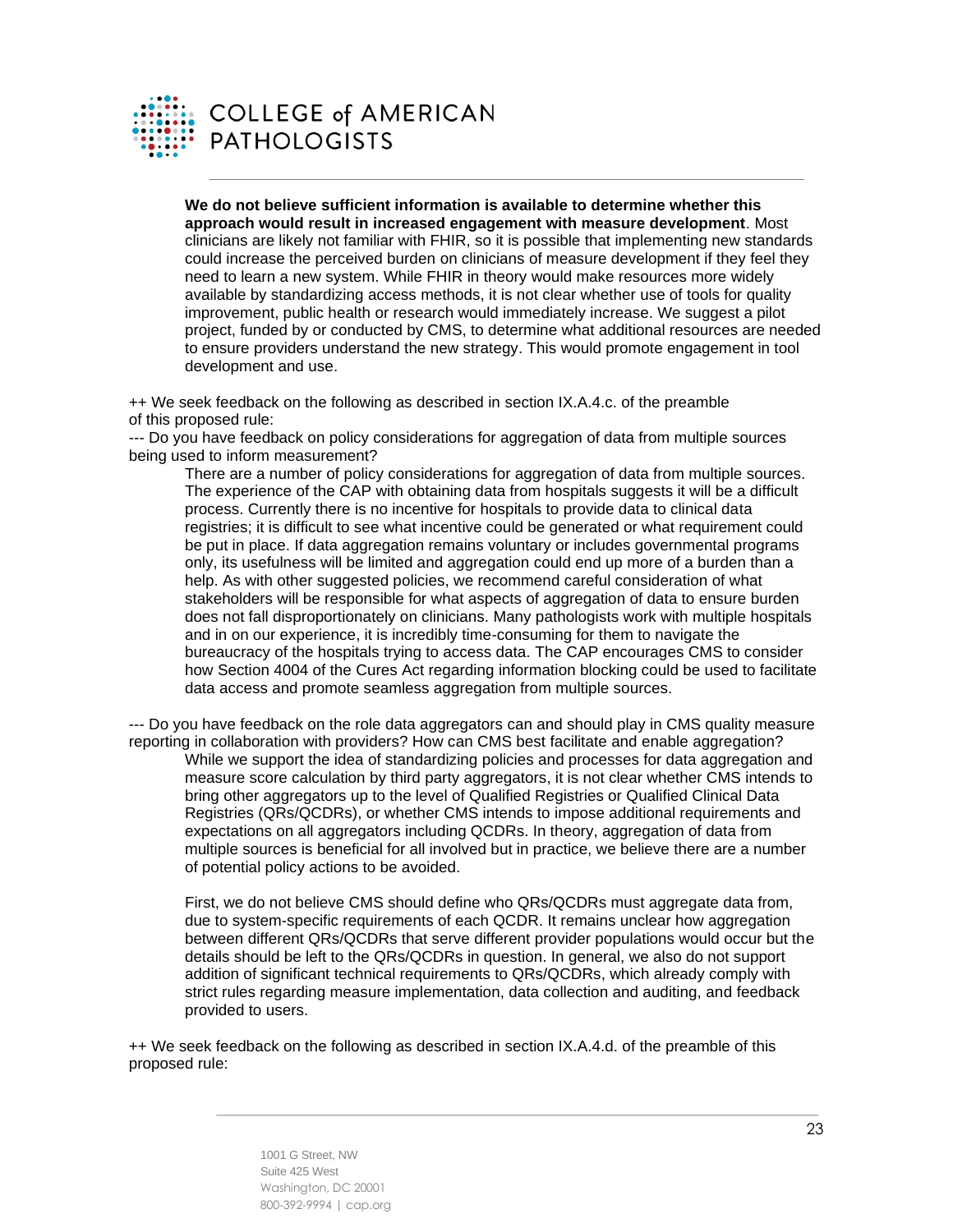

--- What are initial priority areas for the dQM portfolio given evolving interoperability requirements (for example, measurement areas, measure requirements, tools)?

**Initial priority areas should be limited to areas where an environmental scan to assess the state of structured data has already been done or can be done easily**. Areas where the state of data is unknown, or where most data is not structured cannot be the first priority, as it is not yet clear that dQMs will function as expected or that they are appropriate for all settings. As with other CMS programs, dQMs should be rolled out in as a pilot project to ensure that providers are not penalized for being early adopters of new technology but are incentivized to improve quality using new methodologies and are given opportunities to provide feedback.

In terms of specific resources to be created, we encourage transparency in expectations first and foremost. As previously noted, a large number of resources exist around FHIR but many lack the specificity required for full implementation; if CMS expects that a specialty or clinician comply with certain requirements, the exact guides and resources should be clearly stated and stakeholders given the chance to provide feedback. As much specificity around the definition of a dQM as possible should be established quickly.

We support AMA's comments on this section, particularly the idea that CMS should "incent the use of standardized semantic content from recognized developers."

--- We also seek to identify opportunities to collaborate with other Federal agencies, states, and the private sector to adopt standards and technology-driven solutions to address our quality measurement priorities and across sectors.

CMS is considering implementing standard measures across all programs and payors if possible. In their words "(t)his common portfolio would require alignment of: (1) measure concepts and specifications including narrative statements, measure logic, and value sets; and (2) the individual data elements used to build these measure specifications and calculate the measure logic. Further, the required data elements would be limited to standardized, interoperable data elements to the fullest extent possible; hence, part of the alignment strategy will be the consideration and advancement of data standards and implementation guides for key data elements." We support the idea of aligning measure concepts/specifications including individual data elements across government programs and payors. **However, the idea of limiting data elements to standardized, interoperable elements is concerning. It is based on the assumption that all parts of all measures will be able to be expressed as standardized data elements; in practice this has not been demonstrated for very many measures.** The limited number of eCQMs are not sufficient to conclude that all data elements in all measures can be defined in this way. Furthermore, limiting measures to standardized data elements runs the risk of creating "checkbox" measures that are clearly defined but not meaningful to patients or providers. It is likely that the easiest data elements to standardize will be the most basic and that measures constructed of these data elements, while standardized, will not represent complex, meaningful clinical quality actions. While CMS does acknowledge that this would be an ongoing effort in partnership with other interested parties, the basic assumption may be flawed. CMS should publicize any guidance about creation of standard data elements as soon as available so that subject matter experts can assess the feasibility of such guidance in their specific areas.

We recognize CMS' interest in reducing the number of measures, both within individual program and across programs. However, CMS should not use standardization of data elements and alignment across programs as a mechanism to winnow out measures.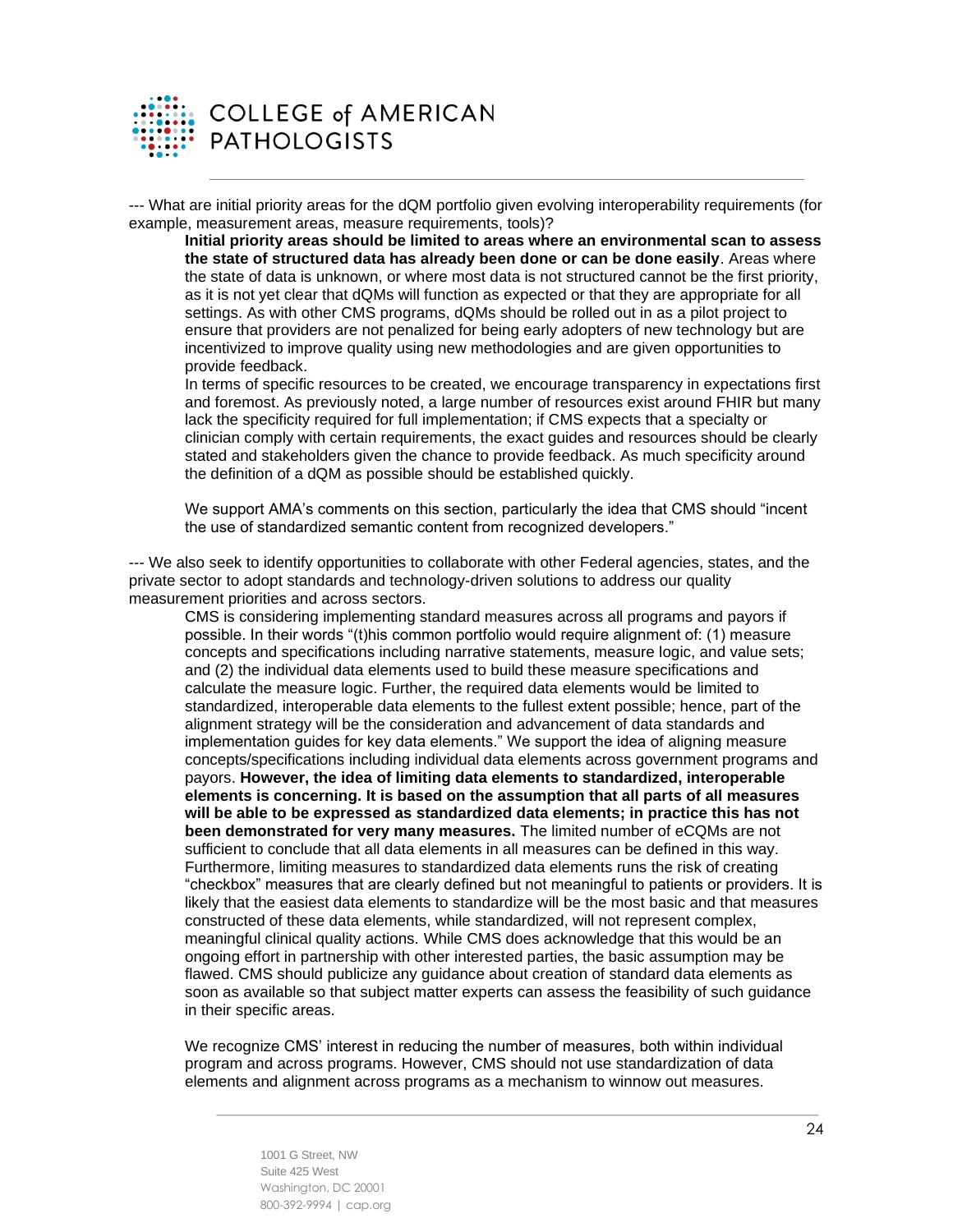

# **COLLEGE of AMERICAN PATHOLOGISTS**

Furthermore, CMS should be clear about the role of various parties in this process. That is, if dQMs are intended to be self-contained tools, the responsibility of ensuring that the tools function equally well on all platforms should not fall entirely on the measure developers, but on vendors as well if they intend to use these free-standing software packages. We are in agreement with AMA on this point. Fully digital measures will require a significant reassessment of the state of electronic health technology.

CMS should also consider the statutory requirements of various programs as they seek to align measures. Measures that have value in the Agency for Healthcare Research and Quality's Clinical Decision Support Initiative may not satisfy the requirements of the Merit-Based Incentive Payment System and vice-versa. As noted previously, we do not support this alignment initiative as a mechanism to remove measures from programs simply to reduce the number of measures. We support a gradual rollout, starting with CMS's proposal to "identify which existing measures could be used or evolved to be used as dQMs". We also suggest concurrent identification of priority areas where new measures for an aligned measure set need to be developed and further suggest that CMS prioritize working with established measure developers and subject matter experts to address those gaps.

#### Closing the Health Equity Gap in CMS Clinician Quality Programs—Request for Information

CMS acknowledges the persistent and often growing inequity in health care access and outcomes, and proposes modifications to CMS programs to begin to address the health equity gap. Specifically, CMS is beginning by increasing reporting of health disparities based on social risk factors to increase the actionable data available to hospitals and clinicians. The CAP supports the broad goal of improving health equity and is in general agreement with the definition of health equity proposed by CMS. However, we caution against actions that increase burden on providers and patients without clear benefit, particularly when such actions touch on potentially complex and delicate subjects for patients such as disability status and gender identity.

The CAP supports the inclusion of the anti-racism Improvement Activity (IA) suggested by CMS, and the modifications to other IAs to increase health equity. We also support additional policies aimed at reducing the burden on small practices, particularly small practices in underserved communities.

Going forward, the CAP encourages CMS to ensure that health equity is considered in all aspects of the program. While health outcomes are critical to measuring any program or care provided, an exclusive focus on outcomes risks ignoring potential levers for improvement by missing key actionable steps in the process. We support policies that ensure health disparity is addressed across the care continuum.

CMS also considers two potential future initiatives: stratification of quality measures results by race and ethnicity, and improving demographic data collection. For the former, CMS acknowledges that while self-reported race and ethnicity data is the gold standard, large amounts of this data are not currently collected. The CAP understands the need to stratify quality measure results and is supportive of the goal broadly. However, it is not clear that the current imputation methods described by CMS provide sufficiently granular data to stratify measures in a meaningful way. CMS states that the indirect estimation method "is not intended, nor being considered, as an approach for inferring the race and ethnicity of an individual." The utility of these methods for stratifying results of quality measures that are by definition attributable to an individual clinician and often measured at the individual patient level remains unclear. We recommend caution in the application of imputed race and ethnicity data to most MIPS measures due to the different levels of measurement: imputed data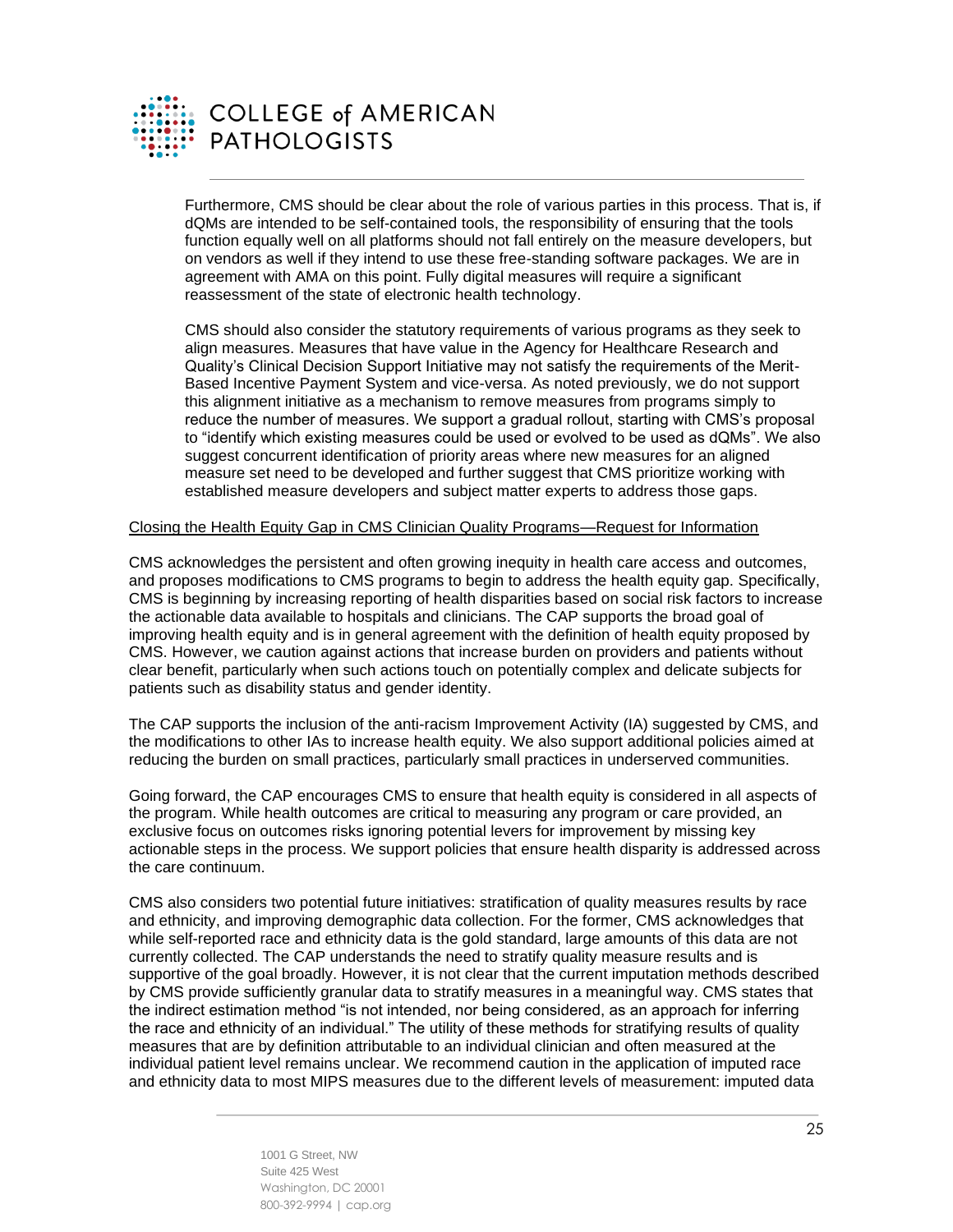

can only be attributed to groups while measures are often at the patient or encounter level. We also recommend careful consideration of the meaning of stratified results to avoid overinterpreting such results or incorrect attribution to individual clinicians.

Regarding improving demographic data collection, the CAP understands the need for such initiatives and is broadly supportive of them. Importantly, the CAP encourages CMS to harmonize with existing projects and standards to avoid duplicative effort or potentially conflicting standards. Especially, the CAP highlights work already underway at the Office of the National Coordinator for Health Information Technology (ONC) such as Project US@. While this does not directly address race or ethnicity, it does represent a step forward in standardizing collection of some demographic data and should be included in any future CMS initiatives. Similarly, the Gravity Project has submitted prospective data elements for inclusion in USCDI version 2. Creating a new set of standards would be unnecessary and confusing.

Importantly, we ask that CMS consider the burden and benefit of adding any mandatory data elements to be collected in Quality Payment Program (QPP) measures. Not all clinicians have access to the full EHR data on a patient and therefore may not collect demographic data elements. If the benefit of collecting them is significant, the CAP recommends CMS engage with electronic health technology vendors, particularly those used by diagnostic specialties who typically do not collect demographic data from patients, to understand what is feasible. Given the breadth of available social determinants of health, the potential to add numerous required data elements, and therefore significant burden on clinicians, cannot be overlooked. The CAP suggests CMS rigorously investigate and make public the proposed use cases for any new mandatory data elements prior to requiring them to avoid unnecessary burden on patients and providers. These efforts have the potential to improve data collection but also make quality measure collection increasingly complicated and burdensome; the risks and benefits must be clearly outlined. Similarly, interpretation of measures in light of any new data elements should be clearly spelled out, as noted with respect to stratification of measure results by race and ethnicity.

The CAP stands ready to support improvement of health equity in diagnostic medicine by working with CMS and other federal partners to collect meaningful data on social determinants of health and utilize such data to benefit patients, families, and other stakeholders.

#### Transforming MIPS: MIPS Value Pathways

#### **MVP Framework and Implementation Considerations**

The MIPS Value Pathways (MVP) is an extremely significant and important transition for the MIPS program from the current formulation of reporting on four separate categories to the new framework where measures and activities across the four performance categories will be aligned. As specialty societies move forward with creating MVP candidates, the CAP encourages CMS to be open to innovative thinking and have a willingness to test new ideas rather than simply reshuffling the current program**.** While the CAP agrees that the MIPS program must move to a more coherent and simplified state, the CAP appreciates that CMS is delaying implementation of MVPs to 2023. This delay provides specialty societies a much-needed reprieve to consider developing an MVP while ensuring their members are able to prioritize addressing the spread of COVID-19 within their practices and communities.

In addition, the CAP appreciates CMS' finalization of the MVP framework's guiding principles and development criteria. **While the additional guidance and criteria are helpful, the CAP believes**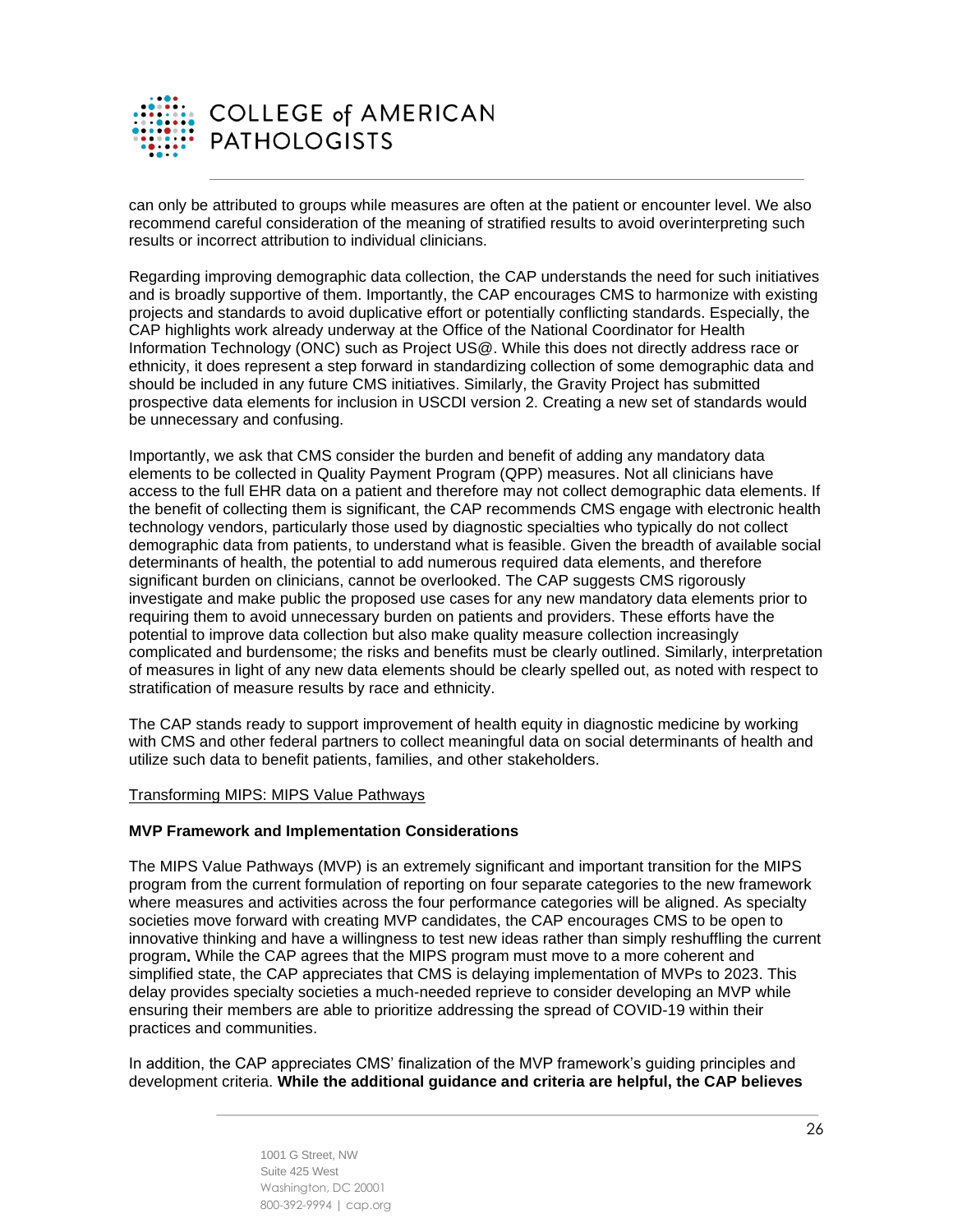

**that further clarifications are needed for specialty societies as they work to develop MVP candidates.** For example, CMS finalized in the 2021 QPP final rule that it will not communicate to the stakeholder whether an MVP candidate has been approved, disapproved, or is being considered for a future year prior to the publication of the proposed rule. This creates a lack of transparency for specialty societies that take on the burden of developing MVP candidates with no indication of whether their MVP candidate will be accepted by CMS. The CAP hopes that development of MVPs can be a collaborative and iterative process working closely with CMS instead of a siloed activity that could lead to investment of numerous resources on the part of specialty societies with no assurances from CMS of a successful MVP candidate.

Another obstacle to developing MVPs is the timeline for implementing a measure into MIPS. Multiple stages in the measure development timeline and CMS' requirements for measure developers to propose a measure for MIPS significantly delay acceptance of a new measure. For example, to propose a measure for the 2022 MIPS program, a measure developer must have submitted their application to CMS by June 1, 2020. **We urge CMS to consider changes to the existing timelines for reviewing clinician measures to shorten the review time and better align with Physician Fee Schedule/QPP rulemaking cycle.** The Measure Application Partnership (MAP) is set up to align with the Inpatient Prospective Payment System rulemaking cycle. We welcome a conversation with CMS on ways to improve the MAP process, including better ways to enhance engagement and physician specialty involvement and feedback.

CMS is considering MVP reporting would be voluntary for the CY 2023 through the CY 2027 MIPS performance periods. Further, CMS is planning for potential future mandatory MVP reporting to coincide with the sunset of traditional MIPS possibly by the end of the CY 2027 performance period. The CAP strongly urges CMS to allow the same gradual ramp up and sufficient time for MVP implementation as it did for traditional MIPS. The development and implementation of MVPs, as well as the campaign to educate clinicians regarding the new program, will take time. The CAP predicts that it will be several years before we can develop an appropriate candidate MVP. Some barriers to MVP development include lack of applicable MIPS measures that apply to pathologists, lack of benchmarks for existing QCDR measures, and lack of relevant cost measures. At this point in the MVP implementation process, it is simply too early to contemplate a timeline for sunsetting traditional MIPS. As such, we ask that CMS delay its implementation timeline and extend the time period for voluntary MVP reporting. We do not believe that making MVP reporting mandatory and sunsetting traditional MIPS by the end of the CY 2027 performance period would allow enough time for clinicians to become familiar with MVP reporting, especially as some specialties may not be able to develop and implement MVPs for another few years.

#### **MVPs for Non-Patient Facing Clinicians**

The CAP believes that there are several aspects of the MVP framework that do not take non-patient facing, diagnostic specialties such as pathology into account. For example, the CAP is concerned that CMS wants to increase the number of population health measures that utilize administrative claims data in the MIPS program while reducing the number of specialty specific measures. This would put pathologists at a significant disadvantage since administrative claims-based quality measures are not applicable or relevant to pathologists. Trying to apply the same measure across different specialties would result in intrinsically inequitable performance comparisons between clinicians, which is especially important in a program that is budget neutral like MIPS.

The CAP urges CMS to finalize its proposal to maintain the current special statuses for MIPS as it moves to the MVP framework. This will allow non-patient facing clinicians such as pathologists to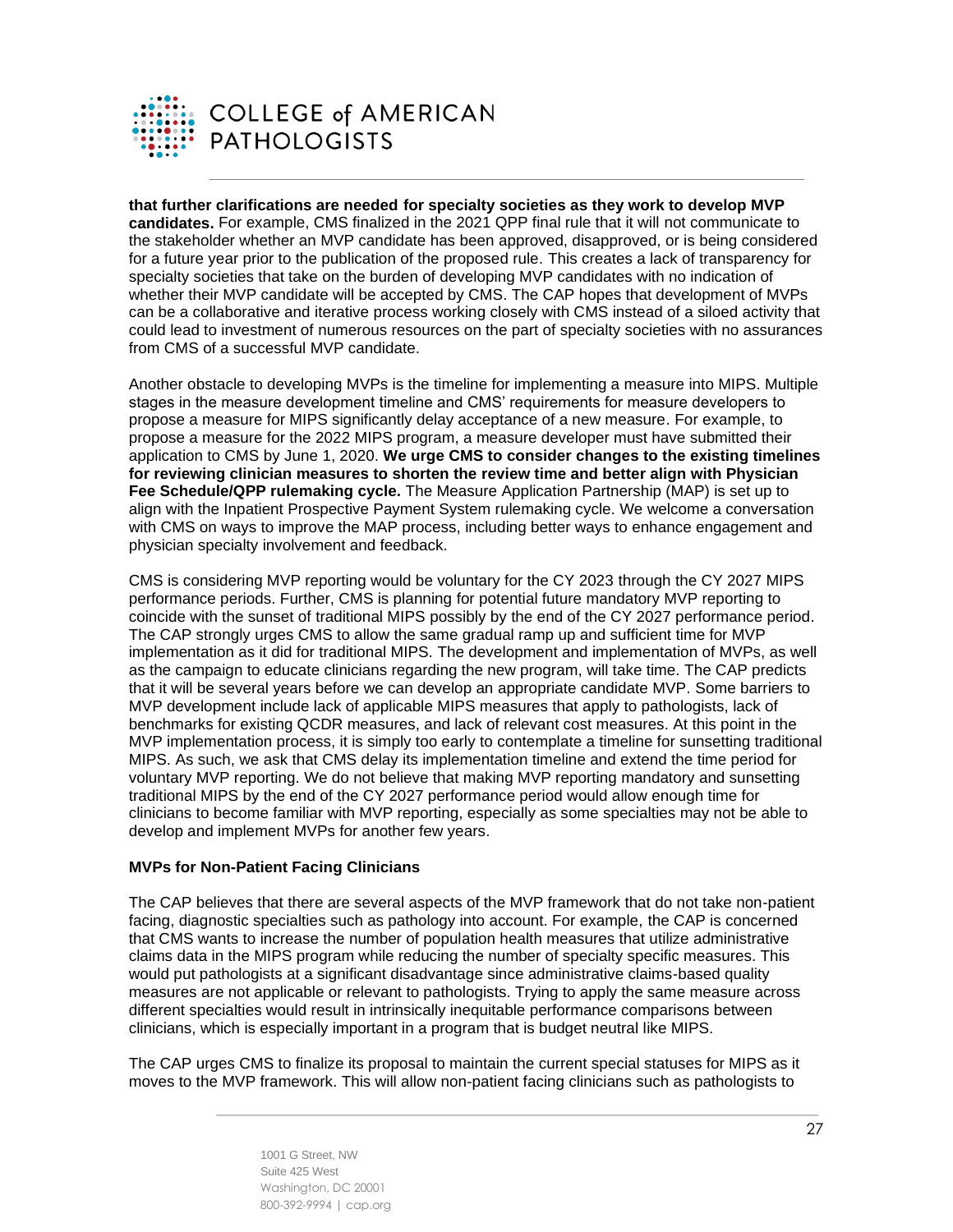

have the option to develop and participate in MVPs. This flexibility is especially important for pathologists as they are already subject to additional quality oversight. While these special status clinicians may not be able to participate in some measures and activities for MIPS such as cost, population health, and Promoting Interoperability (PI), they can continue to demonstrate their value to patient care in MVPs within the afforded special statuses.

# **Subgroup Composition**

The CAP agrees that large multispecialty group reporting on primary care type measures are usually not relevant or meaningful to all specialists that participate within a multispecialty group. This leads to multispecialty groups submitting data that is not necessarily representative of all the clinicians that make up that group. Furthermore, The CAP agrees that data submitted at the subgroup level would provide increased data granularity to allow specialists within the group to make data-driven quality improvements in care. However, the **CAP urges CMS to keep subgroup reporting optional beyond the 2024 MIPS performance year and to provide appropriate incentives to multispecialty groups to take on the administrative burden of forming multiple specialty specific subgroups to report MVPs when they could report traditional MIPS instead**. While we agree with CMS' suggestion of offering Continuing Medical Education (CME) credit or credit towards Maintenance of Certification (MOC) requirements for reporting MVPs, we do not believe this would be sufficient incentive. The CAP also encourages CMS to offer additional incentives for reporting MVPs, such as continuing bonus points.

#### **MVP Requirements**

The CAP believes that MVP reporting requirements need to be structured appropriately to effectively improve the relevance of MIPS to clinical practice and reduce unnecessary paperwork burdens. While the MVP framework bundles measures together in a specific clinical area, we are concerned the framework still requires clinicians to report in each performance category and maintains the status quo with the Improvement Activities (IA) category. **CMS should eliminate the need for clinicians to report in four separate performance categories and revise the IA reporting requirements to eliminate reporting for the sake of reporting.** Rather than a clinician having to attest to IAs, the developer of each MVP should note to CMS which IAs clinicians are inherently performing as part of a particular MVP, and corresponding IA credit should be automatic. This is similar to how MIPS alternative payment models (APMs) and recognized patient-centered medical homes are currently scored in the IA performance category.

In addition, CMS proposes that an MVP Participant must register for the MVP (and as a subgroup) beginning on April 1st and ending on November 30th of the applicable performance period. When establishing the deadline to register an MVP Participant, we urge the agency to consider QCDR deadlines. We also request that CMS offer MVP Participants the opportunity to change their registration after the deadline if the Participant wishes to move from the selected MVP back to traditional MIPS before submission for the 2023 and 2024 performance years. Such flexibility may be necessary for MVP participants as they get used to the MVP pathway.

#### MIPS Performance Category Measures and Activities

#### **Quality Performance Category**

The CAP does not agree with the 2022 pathology measure set as proposed by CMS. **The CAP asks that CMS remove measure 440, Skin Cancer: Biopsy Reporting Time – Pathologist to Clinician**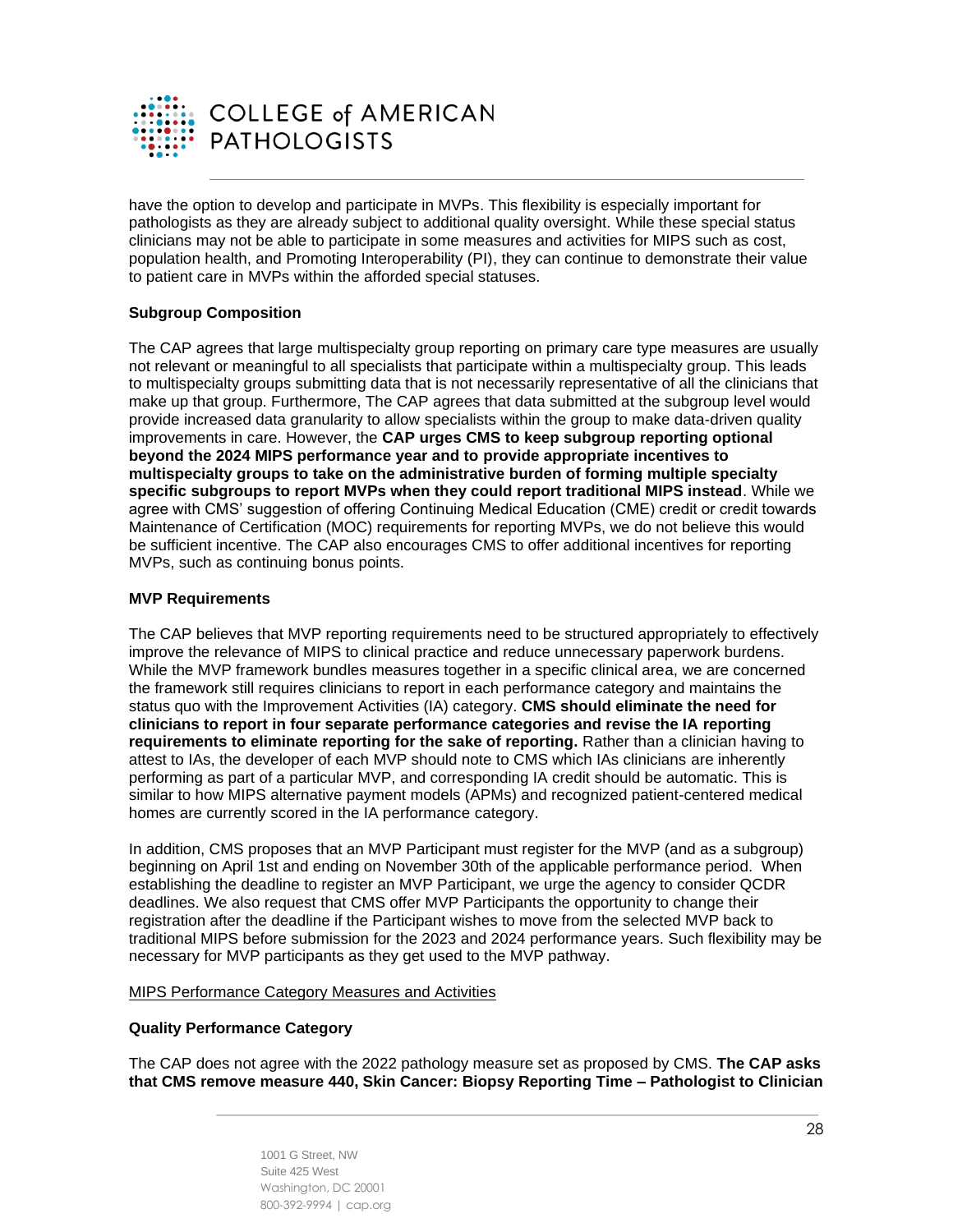

**from the proposed 2021 pathology measure set.** The CAP acknowledges that previously we have supported addition of this measure to the pathology measure set. However, since then we have discovered numerous issues that pathologists face while trying to report on this measure. This measure is stewarded by the American Academy of Dermatology (AAD) and is not tested for feasibility for pathologists. As outlined below, this measure creates significant implementation challenges for pathologists, as the measure was specified without consideration to how general pathology practices code information.

- 1. For 2021, AAD updated the specification of 440 to include the statement "*Only biopsy results should be reported for this measure. Do not include specimens sent for wide local excision or re-excision".* Practically speaking, this is extremely difficult for practices. QPP 440 includes the following CPT codes: 88304 and 88305. In terms of skin samples, 88304 includes "Skin - cyst/tag/debridement" and 88305 includes "Skin, other than cyst/tag/debridement/plastic repair". That is, all skin samples are captured by 88304 and 88305; there is no way to identify wide excisions/re-excisions using structured data elements (i.e. codes).
- 2. In 2021, AAD has also clarified that in cases where multiple types of specimens are present in the same report (i.e. a re-excision and biopsies of nearby tissue), only biopsies should be included this measure. Practically speaking, this does not align with how pathologists practice. Multiple specimens with the same Accession ID are assessed and verified at once, not as individual specimens. Therefore it is not possible to only report on biopsies; they are not signed out separately. Additionally, this will artificially depress scores: a report with a reexcision and biopsies will probably take longer to sign out than a report with only biopsies. However, since the biopsies on the "mixed" report are not signed out separately, they will be scored with the turnaround time of the more complicated sample(s).
- 3. Also in 2021, AAD has requested that each biopsy be reported separately as an individual denominator instance. As described above, this does not align with how pathologists practice. Multiple specimens are given the same Accession ID and treated as a single case or report. Further this is not clear in the specifications, which repeatedly refer to "All pathology reports" and "final pathology reports". A pathology report by definition can include multiple specimens. To use "pathology report" to indicate an isolated specimen from a report is not correct.

**For these reasons, the CAP strongly believes that measure 440 be removed from the pathology measure set going forward.** We understand that CMS might like there to be six measures available for reporting within the pathology measure set, but addition of this measure causes multiple implementation challenges for pathologists trying to report on the measure. The CAP believes that measures should not be added to another specialty's measure set unless they have been fully tested in that other population of providers.

The CAP has discovered that CMS is not applying the EMA process automatically to practices who are unable to report on a minimum of 6 measures or on a high priority/outcome measure. The CAP has also discovered that when a practice reports less than 6 measures via Medicare Part B claims, CMS does the look-back on Medicare claims to see if the practice could have reported on other measures to determine if EMA should be applied. However, when the data is submitted via a qualified registry, the burden is on the practices to provide CMS with a list of all CPT codes billed as part of their Targeted Review to have CMS apply EMA and correct their scores. **For these reasons, the CAP urges CMS to apply the EMA process automatically to these practices. Otherwise,**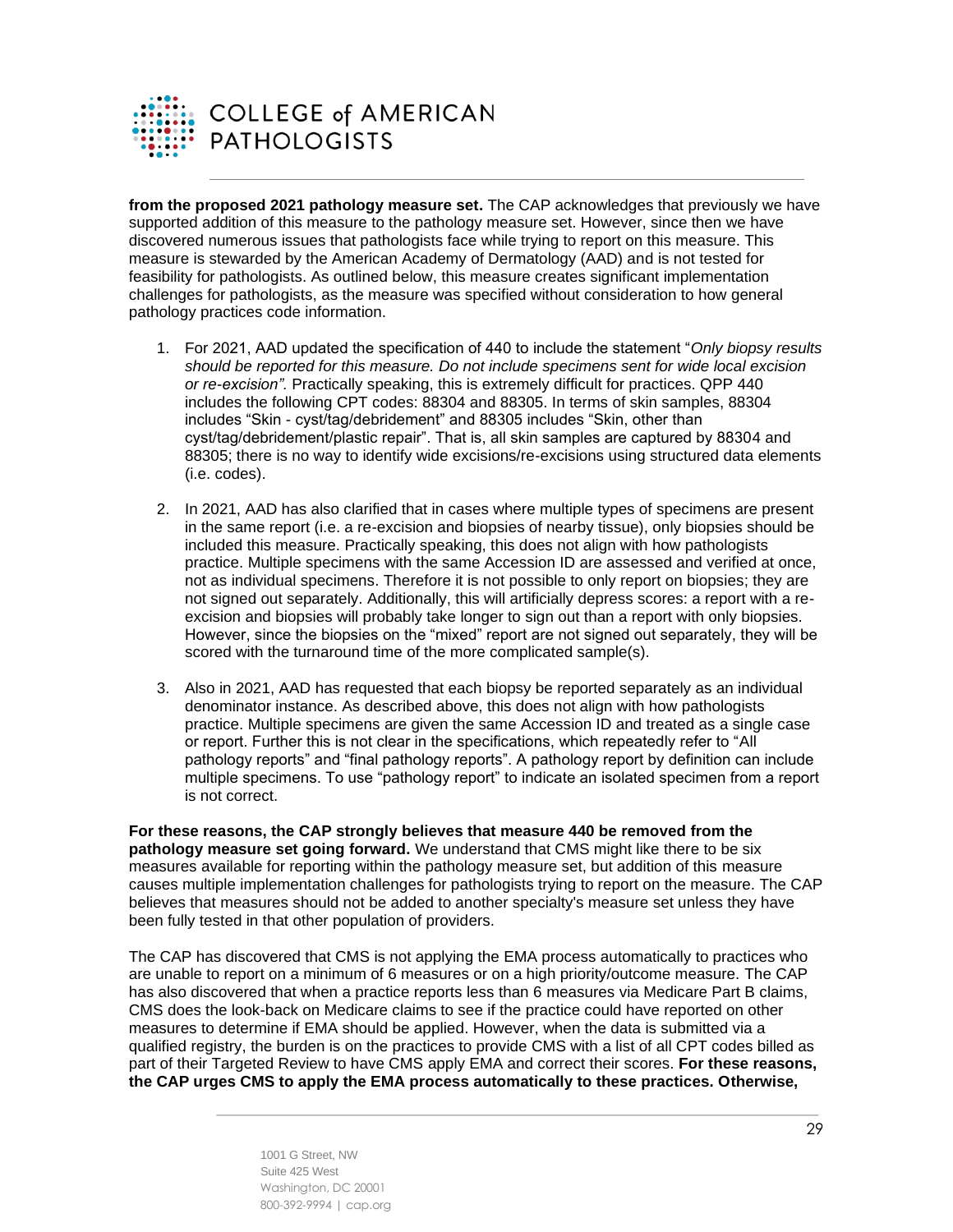

#### **the practices are subject to erroneous scoring and are unable to achieve the maximum MIPS final score.** Additional burden is placed on registry practices to submit Targeted Reviews and supply CMS with the necessary data in order to have their scores corrected.

In addition, based on the previously released pathology clinically related measures for the 2021 EMA process, the CAP has discovered that these are not necessarily clinically related measures. We identified the following pathology clinically related measures for Medicare Part B Claims and MIPS CQM collection types in CMS' [2021 EMA and Denominator Reduction Guide:](https://qpp-cm-prod-content.s3.amazonaws.com/uploads/1533/2021%20EMA%20and%20Denominator%20Reduction%20Guide.pdf)

| <b>Clinical Topic</b>             | <b>MIPS COM</b>                                                                                                                                                                                         | <b>Medicare Part B Claims</b>                                                                                                                                                                  |
|-----------------------------------|---------------------------------------------------------------------------------------------------------------------------------------------------------------------------------------------------------|------------------------------------------------------------------------------------------------------------------------------------------------------------------------------------------------|
| Pathology                         | 249: Barrett's Esophagus<br>250: Radical Prostatectomy Pathology Reporting<br>395*: Lung Cancer Reporting (Biopsy/Cytology Specimens)<br>396 <sup>*</sup> : Lung Cancer Reporting (Resection Specimens) | 249: Barrett's Esophagus<br>250: Radical Prostatectomy Pathology Reporting<br>395*: Lung Cancer Reporting (Biopsy/Cytology)<br>Specimens)<br>396*: Lung Cancer Reporting (Resection Specimens) |
| Pathology -<br><b>Skin Cancer</b> | 397*: Melanoma Reporting<br>440*: Skin Cancer: Biopsy Reporting Time - Pathologist to Clinician                                                                                                         | Not Applicable                                                                                                                                                                                 |
|                                   |                                                                                                                                                                                                         | and the first product of the<br>and the country of<br>the control of the con-<br>the control of the con-                                                                                       |

While these clusters may appear related in scope, due to diverse practice settings and case mixes these clusters are negatively impacting many pathologists and/or practices that simply do not examine specimens that pertain to all the clustered measures and therefore are unable to report on one or more of the clustered measures. In other words, just because a pathologist can report on one measure, does not indicate he/she can report on the others. The CAP asks that CMS NOT include these clusters as part of the EMA process for future MIPS performance years, especially if CMS is not automatically applying the EMA process.

- Case Example: If a pathologist is performing measure 249 (Barrett's Esophagus) in the claims data submission, it does not mean that he/she could also report on measure 250 (Radical Prostatectomy Pathology Reporting) which is in the same cluster. This pathologist would be unfairly penalized under the EMA methodology using this cluster.
- Case Example: A practice may primarily receive biopsy type specimens and little to no cancer resections. In this example, the group could possibly report on measure 395 but would be unable to report on measure 396 because they do not handle lung cancer resection cases. This group would then be unfairly penalized under EMA methodology using these clusters.

**The CAP asks that CMS take the above into account before finalizing the EMA pathology clinically related measure clusters for future MIPS performance years. Further, the CAP urges to use the formal rulemaking process for publishing the EMA clinically related measure clusters.** This would allow appropriate input from specialty societies and MIPS eligible clinicians so that measure clusters are related in scope, at least until specialties are able to create MVPs and in a way define their own measure clusters.

#### **Cost Performance Category**

CMS is proposing to establish a process outside of the current process for the development of cost measures that would allow external stakeholders to develop cost measures and could expand the inventory of episode based cost measures. While the CAP agrees that more cost measures are needed to allow more clinicians from different specialties and sub-specialties to be assessed under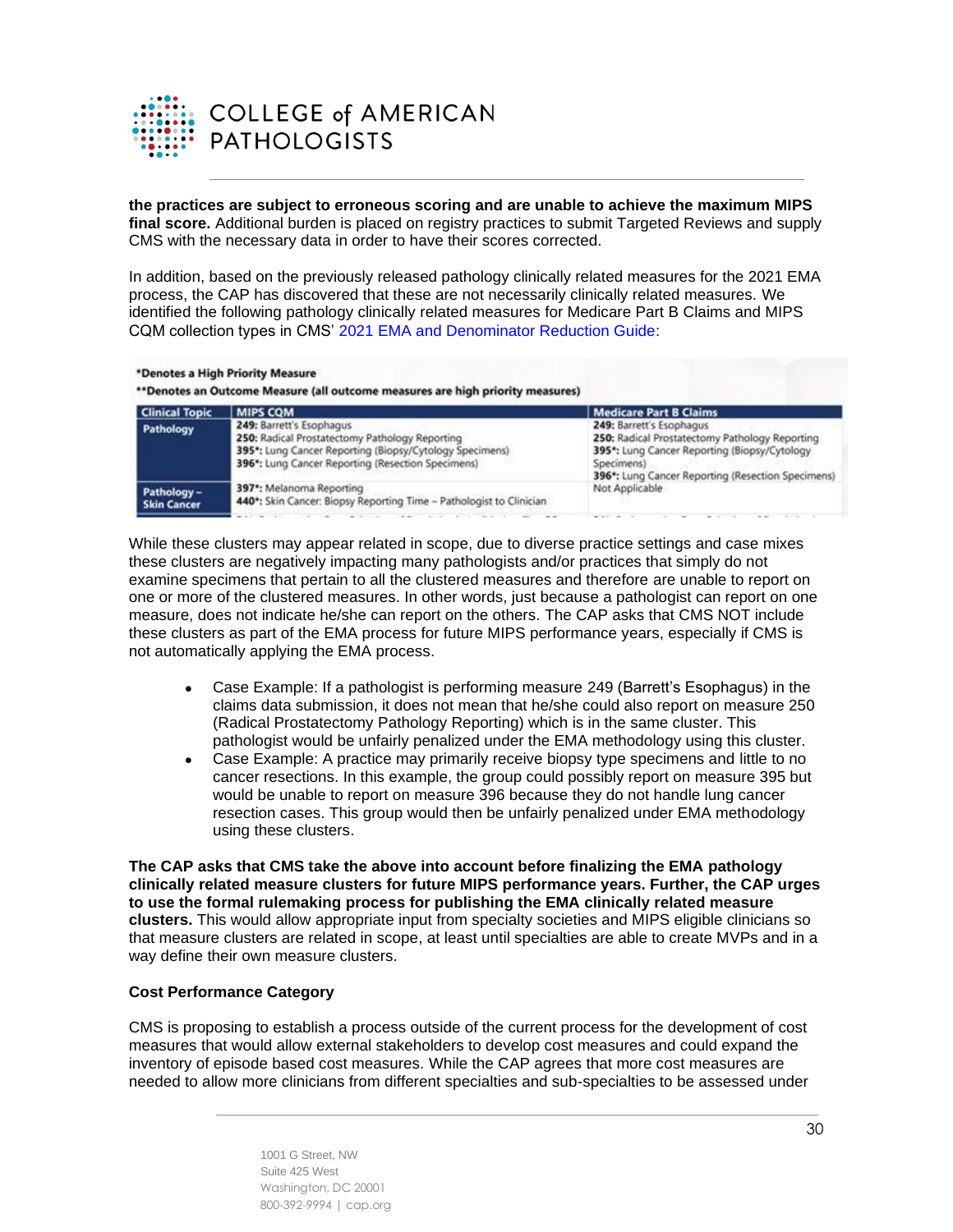

the cost performance category, we urge CMS to provide much needed resources for external cost measure development. This is an expense that nonprofit medical societies cannot bear without any assistance and funds from CMS for these activities. Cost measure development and maintenance would be onerous and costly processes for specialty societies with limited resources. As such, the CAP urges CMS to provide as much support and funding as possible for external stakeholders such as specialty societies for cost measure development.

#### **Improvement Activities Performance Category**

The CAP appreciates our ongoing and productive collaboration with the CMS regarding the Improvement Activities (IA) category. The CAP was able to collaborate with CMS on an IA submission earlier this year and was pleased that CMS included the submission entitled "Implementation of a Laboratory Preparedness Plan" in the proposed rule. **The CAP urges CMS to finalize this IA in order to expand the limited number of activities available to pathologists for reporting in this category.**

Regardless of this addition to the IA inventory, we appreciate CMS' continued policy to allow nonpatient facing clinicians and groups to report on a minimum of one activity to achieve partial credit or two activities to achieve full credit (regardless of the weight of the activities) to meet the IA submission criteria.

#### **Promoting Interoperability Performance Category**

The CAP appreciates the CMS' recognition that many of the measures under the Promoting Interoperability (PI) performance category require face-to-face interaction with patients and that sufficient measures are not applicable to non-patient-facing MIPS clinicians. We appreciate the recognition of the non-applicability of the PI category to pathologists by CMS and support the continuation of the automatic reweighting policy for non-patient facing clinicians for the PI category.

#### MIPS Final Score Methodology

#### **Quality Measure Scoring**

CMS is proposing to remove the 3-point floor for measures that can be scored against a benchmark (these measures would receive 1-10 points), for measures without a benchmark that have been in the program for more than 2 years (these measures would receive 0 points), and measures that do not meet the case minimum requirements (these measures would receive 0 points). These proposals would not apply to small practices of 15 or fewer clinicians. **The CAP opposes these proposals and asks that CMS maintain the 3-point floor for quality measures for all practices. The CAP also asks that CMS not finalize its proposal to end the high priority bonus points that is currently available for reporting additional outcome/high priority measures beyond the 1 required.** The CAP believes that the continuation of the 3-point floor and high priority bonus points are necessary to not disadvantage those clinicians in large practices as the program gets more complicated and as MVPs are introduced as a new pathway for reporting MIPS. Maintaining the 3 point floor and high priority bonus points would also counter the presence of several topped out and non-benchmarked measures and allow clinicians who report these measures to not be penalized for something that they do not have control over.

The CAP supports CMS' proposal of a 5-point floor for new measures that do not have benchmarks. We believe that this will incentivize clinicians to report on new measures in the program and will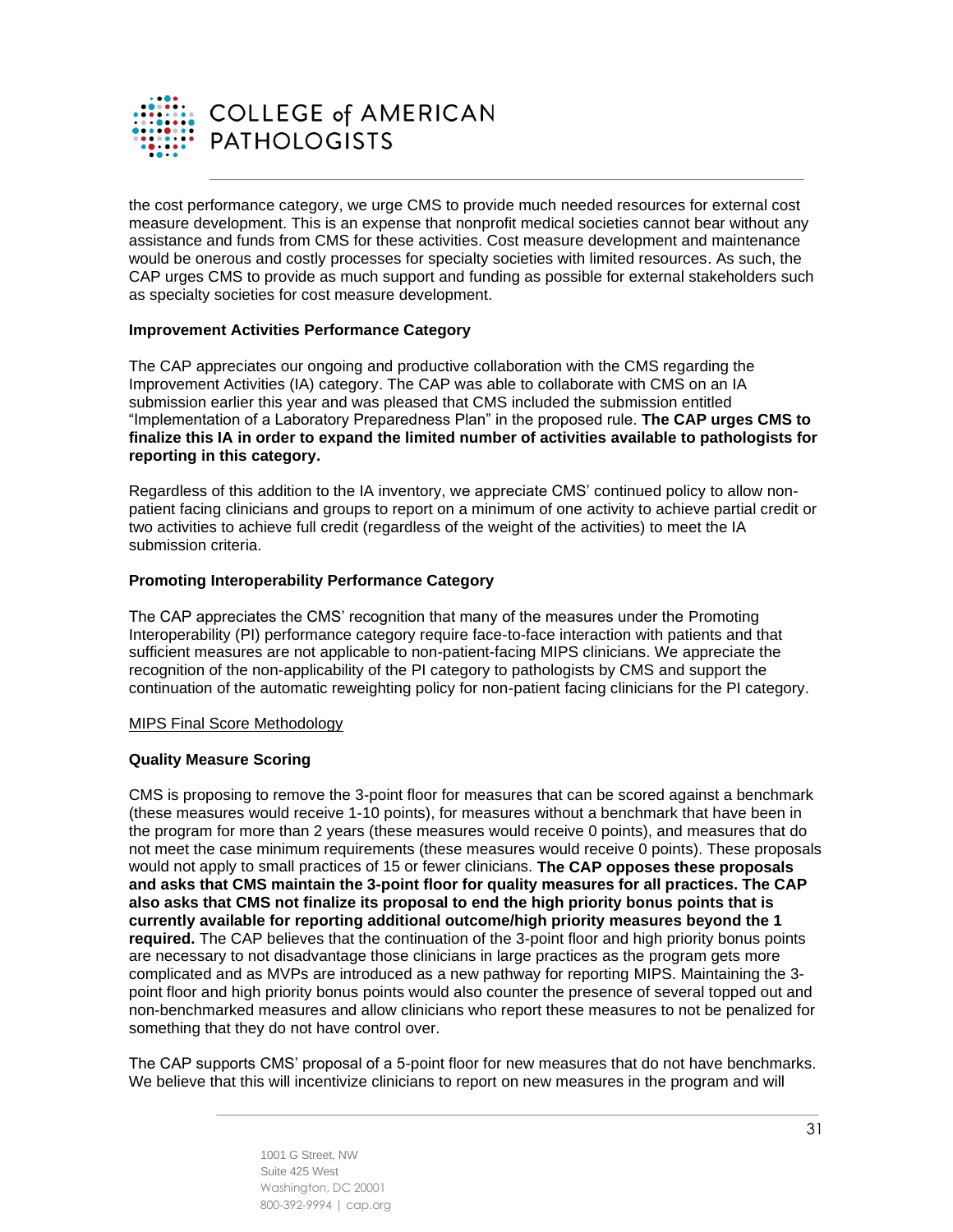

increase the possibility of these new measures receiving a benchmark. Under the current policy new measures run the risk of not having enough data to receive a benchmarks since clinicians have previously only earned 3 points for reporting these measures that do not have a benchmark.

### **Quality Measure Benchmarks**

The CAP supports CMS' proposal to use performance period benchmarks for the 2022 MIPS performance period, using the data submitted during the 2022 performance period rather than baseline period historic data. The CAP agrees that using 2022 performance period benchmarks for the year where there are gaps in baseline data will ensure that data continues to be reliable and accurate. This will also allow accurate results for benchmarking purposes for the 2022 performance period and could capture any changes in care that have occurred because of the national COVID-19 public health emergency.

## **Assigning Measure Achievement Points for Topped Out Measures**

For the 2021 performance year CMS is proposing to apply the seven measures achievement point cap to measures that (1) have been topped out for two or more years based on the published 2021 performance year historic benchmarks (which are based on submissions for the 2019 performance year); and (2) remain topped out after the 2022 performance year benchmarks have been calculated. The CAP believes that CMS should suspend the topped out measure scoring caps altogether rather than revising the criteria for the 2021 performance year. This would provide further relief to clinicians dealing with the COVID-19 public health emergency.

#### **Redistributing Performance Category Weight for Small Practices**

The CAP agrees with CMS' proposal that for small practices, when both the cost and PI performance categories are reweighted, the weight be redistributed equally to both the quality and IA performance categories so that both categories are weighted at 50% each. We believe that this reweighting policy will greatly assist small practices by providing further flexibilities so that these practices are able to meet MIPS requirements. Clinicians and groups who work in small practices face unique challenges and burdens related to financial resources and health information technology and may not have the infrastructure to collect, analyze, and report MIPS measures. **As such, the CAP believes it is appropriate to place more emphasis on a performance category that poses a reduced reporting burden such as the IA category and we urge CMS to finalize its proposed reweighting policy for small practices.**

#### Third Party Intermediaries

#### **QCDR Measure Testing Requirements**

CMS finalized in the 2021 final rule that QCDR measures that were approved for the 2020 performance period must be face valid prior to being self-nominated for the 2022 performance period and that QCDR measures approved for the 2022 performance year with face validity must be fully tested prior to being self-nominated for any subsequent performance periods (that is, 2023 performance year and beyond) in order to be considered for inclusion in the MIPS program. In addition, CMS requires that for a *new* QCDR measure to be approved for the 2022 performance year, the measure must be face valid. Face validity measure testing must be completed prior to submission. To be approved for the 2023 performance year and future years, CMS requires that a *new* QCDR measure must be face valid for the initial MIPS payment year for which it is approved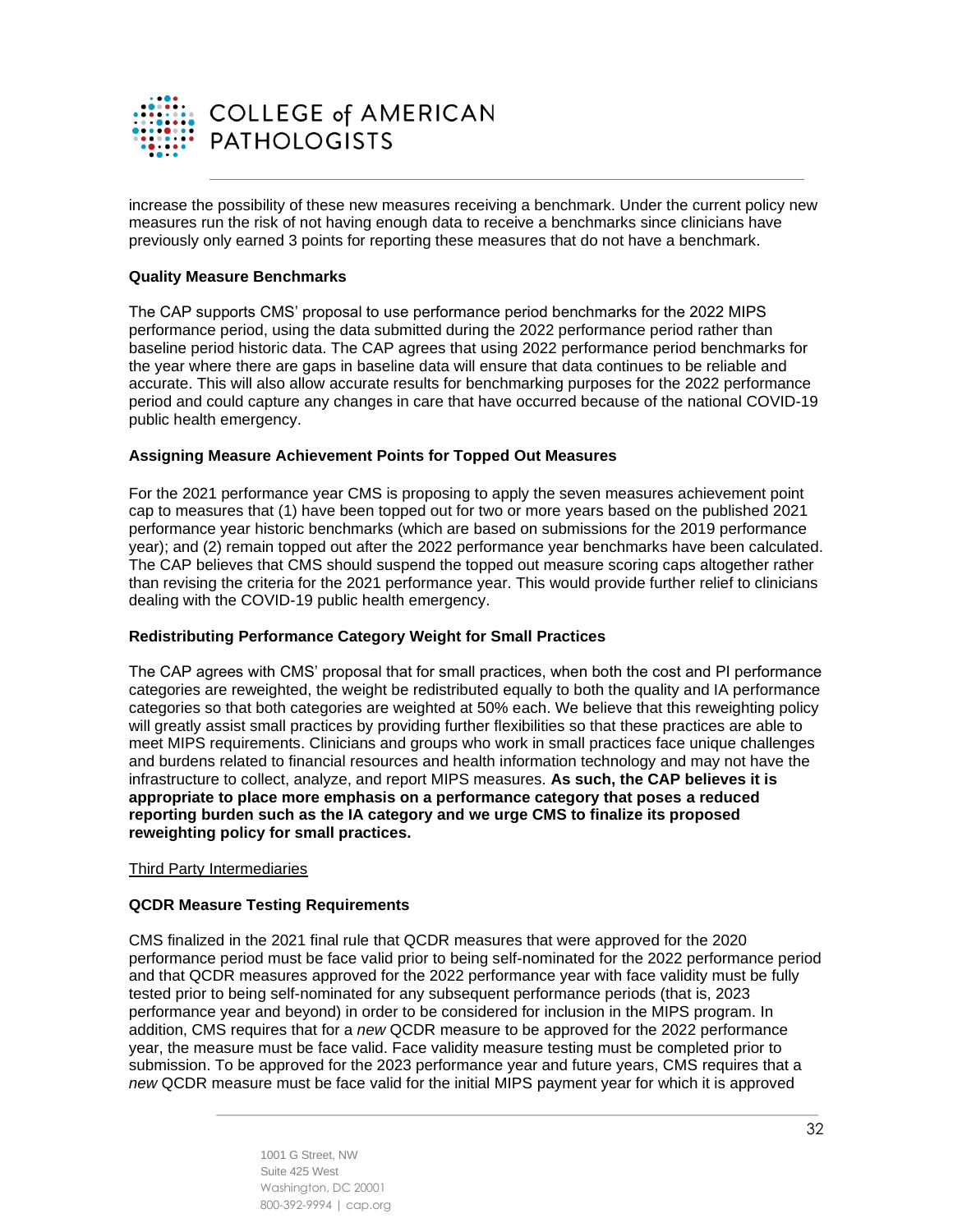

and fully tested for any subsequent MIPS payment year for which it is approved. QCDR measures that are not fully tested by the second self-nomination date would not be considered for approval for the second year.

The CAP strongly opposes these requirements because we firmly believe it is not attainable for most, if not all, QCDRs and will, therefore, either cause QCDRs to submit far fewer measures or drop out of the MIPS program altogether. In addition, many QCDRs have faced limitations around data access due to a significant decline in participation as many QCDR participants received hardship exemptions during the recent public health emergency (PHE). **The CAP asks that CMS allow face validity alone to suffice for existing measures for an additional two-years post COVID-19 PHE** to acknowledge that the PHE has impacted the ability of clinicians and groups to collect and report MIPS data.

**The CAP also asks that CMS provide a two-year grace period for reliability and empirical validity testing for new QCDR measures.** The lack of sufficient data for new measures limits the ability to assess reliability and validity. Providing a two-year delay to submit reliability and empirical validity testing (data element OR measure score) would align with the CMS requirement that measures without any data submitted will be removed from the QCDR program. For example, providing additional time would allow registries to leverage the results of the annual data validation audits since those findings could be used to provide data element validity for each of the measures.

The CAP also asks that CMS offer clinicians and groups an incentive for participation in QCDR measure testing. Similar to how CMS is proposing that clinicians and practices that choose to report new measures would earn a minimum of five points rather than three, CMS should award bonus points in the quality performance category or provide IA credit for clinicians and practices that choose to assist in measure testing.

**The CAP continues to believe that CMS's measure testing requirement will impose unreasonable cost and other burdens on QCDRs and that such costs will impede measure development, lead to increases in registry participation fees for clinicians, and may cause QCDRs to cease measure development altogether.** This requirement fails to recognize the many steps used in developing QCDR measures to ensure their reliability and validity. For these reasons, we continue to believe that this rule is contrary to MACRA's requirement to encourage the use of QCDRs for reporting measures.

#### Public Reporting on the Compare Tools hosted by the U.S. Department of Health & Human Services

As the CAP has stated in prior comments to the CMS, we believe that all physicians should have an opportunity to review their personal information that will be included on the CMS Physician Compare website prior to posting. Prior review by physicians will give physicians the opportunity to improve their processes when deficiencies are identified; and is aligned with the stated program goals of improving health care quality. The CAP encourages the CMS to develop educational tools for patients viewing the Physician Compare website, especially with MIPS and as it moves to MVPs. The CAP believes it will be important to note when a physician could not participate in a specific performance category listed due to circumstances beyond his/her control, (e.g. Cost or PI due to lack of applicable measures). The absence of this explanatory information is potentially misleading and could imply a lack of interest in quality when the issue is actually lack of applicability of the program to that physician. The CAP reiterates the need to indicate clearly on the website when a program does not apply to a particular physician.